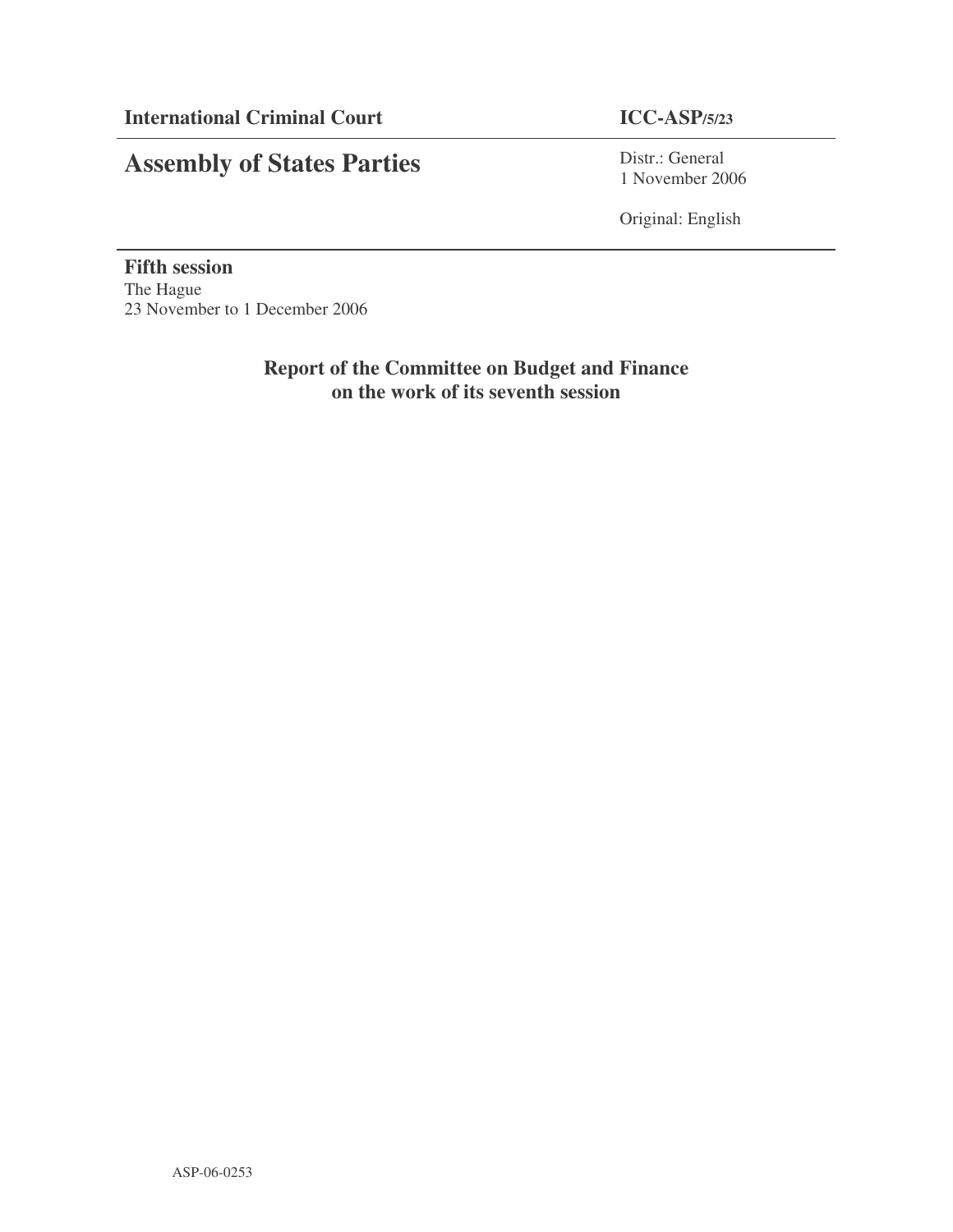# **Contents**

| I. |                                                                       |         |     |       |                                                                            | Paragraphs | Page<br>4 |
|----|-----------------------------------------------------------------------|---------|-----|-------|----------------------------------------------------------------------------|------------|-----------|
|    |                                                                       |         |     |       | A. Opening of the session, election of officers and adoption of the agenda | $1 - 7$    | 4         |
|    |                                                                       |         |     |       |                                                                            | 8          | 5         |
|    |                                                                       |         |     |       |                                                                            | 9          | 5         |
| Π. | Consideration of issues on the agenda of the Committee at its seventh |         | 5   |       |                                                                            |            |           |
|    |                                                                       |         |     |       | 5                                                                          |            |           |
|    |                                                                       | 1.      |     |       |                                                                            | 10         | 5         |
|    |                                                                       | 2.      |     |       |                                                                            | $11 - 21$  | 6         |
|    |                                                                       |         |     |       | 8                                                                          |            |           |
|    |                                                                       | 1.      |     |       | Financial statements of the Court for the period 1 January to              |            | 8         |
|    |                                                                       | $2_{-}$ |     |       | Financial statements of the Trust Fund for Victims for the period          | $22 - 24$  | 8         |
|    |                                                                       | 3.      |     |       |                                                                            | $25 - 27$  | 9         |
|    |                                                                       |         |     |       |                                                                            |            | 9         |
|    |                                                                       | 1.      |     |       |                                                                            | $28 - 30$  | 9         |
|    |                                                                       | 2.      |     |       |                                                                            | $31 - 32$  | 9         |
|    |                                                                       | 3.      |     |       | Strategic plan for information and communication technologies              | $33 - 35$  | 10        |
|    |                                                                       | 4.      |     |       |                                                                            | $36 - 37$  | 10        |
|    |                                                                       |         |     |       |                                                                            |            | 11        |
|    |                                                                       | 1.      |     |       | Financial performance data of the 2006 budget as at 31 August              | 38-42      | 11        |
|    |                                                                       | 2.      |     |       | Consideration of the proposed programme budget for 2007                    | $43 - 82$  | 12        |
|    |                                                                       |         | (a) |       |                                                                            | 48-52      | 12        |
|    |                                                                       |         |     | (i)   |                                                                            | $48 - 50$  | 12        |
|    |                                                                       |         |     |       |                                                                            | 51         | 13        |
|    |                                                                       |         |     | (iii) |                                                                            | 52         | 13        |
|    |                                                                       |         | (b) |       | Recommendations relating to major programmes                               |            | 13        |
|    |                                                                       |         |     | (i)   | Major Programme I: The Judiciary – the Presidency                          | 53-56      | 13        |
|    |                                                                       |         |     | (ii)  | Major Programme II: Office of the Prosecutor                               | 57-69      | 14        |
|    |                                                                       |         |     | (iii) |                                                                            | 70-80      | 16        |
|    |                                                                       |         |     | (iv)  | Major Programme IV: Secretariat of the Assembly of                         | 81         | 17        |
|    |                                                                       |         |     | (v)   | Major Programme V: Investment in the Court's                               | 82         | 17        |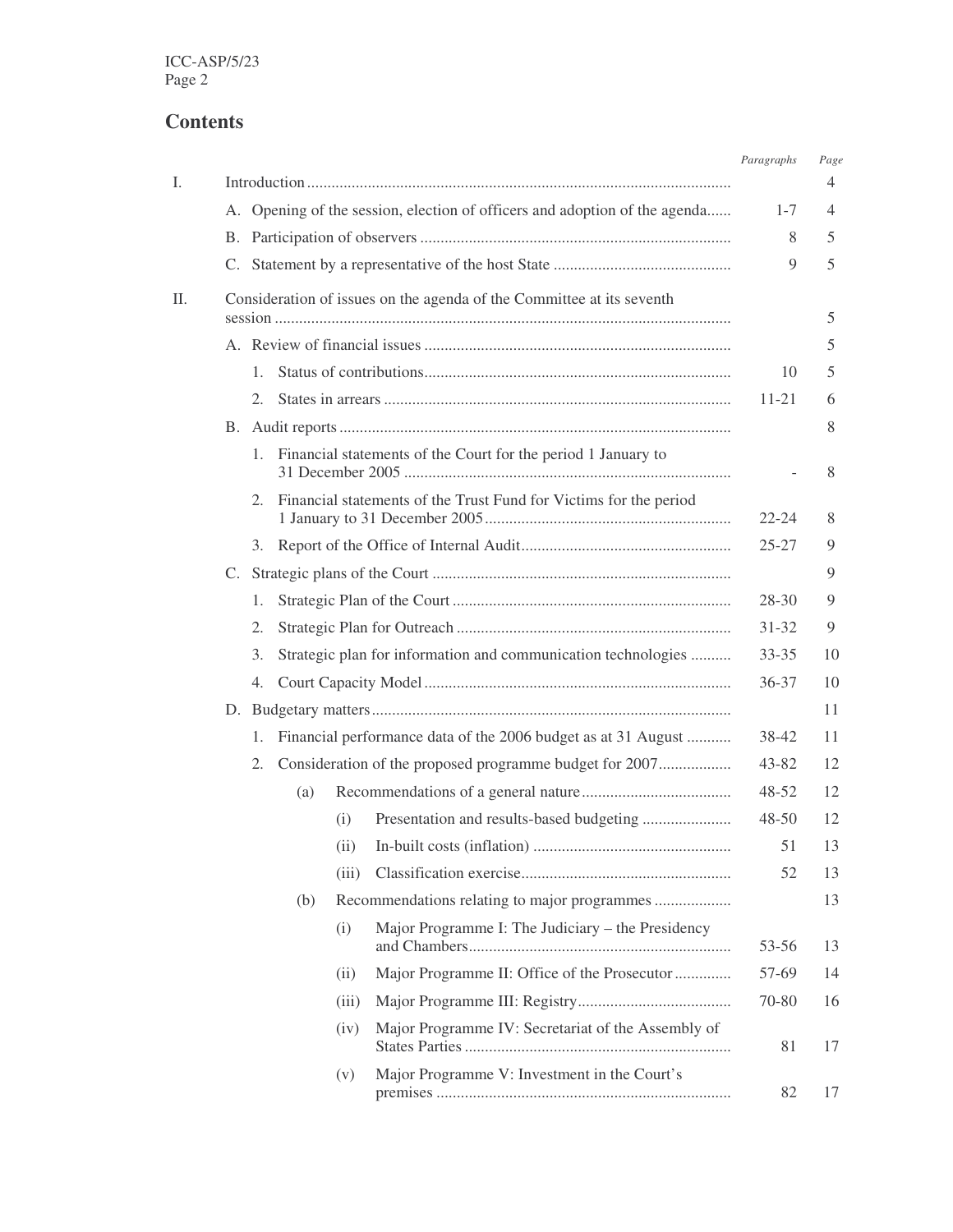|    |                                                                                                                                                                | Paragraphs | Page |  |  |  |
|----|----------------------------------------------------------------------------------------------------------------------------------------------------------------|------------|------|--|--|--|
|    | 3.                                                                                                                                                             | 83-94      | 18   |  |  |  |
|    | Conditions of service of judges: relocation upon completion of<br>4.                                                                                           | 95-98      | 20   |  |  |  |
|    | Conditions of service and compensation of the Prosecutor and<br>5 <sub>1</sub>                                                                                 | 99-105     | 21   |  |  |  |
|    |                                                                                                                                                                |            | 22   |  |  |  |
|    |                                                                                                                                                                | 106-113    | 22   |  |  |  |
|    | 2.                                                                                                                                                             | 114-119    | 23   |  |  |  |
| F. |                                                                                                                                                                |            | 24   |  |  |  |
|    | Application criteria for accessing the Trust Fund for the participation<br>$1_{\cdot}$<br>of least developed countries and other developing States in the work |            |      |  |  |  |
|    |                                                                                                                                                                | 120-121    | 24   |  |  |  |
|    | 2.                                                                                                                                                             | 122        | 25   |  |  |  |
|    | 3.                                                                                                                                                             | 123        | 25   |  |  |  |
|    |                                                                                                                                                                |            | 25   |  |  |  |
|    | 1.                                                                                                                                                             | 124-125    | 25   |  |  |  |
|    | 2.                                                                                                                                                             | 126-130    | 26   |  |  |  |
|    | 3.                                                                                                                                                             | 131        | 26   |  |  |  |
|    |                                                                                                                                                                |            | 28   |  |  |  |
| L. |                                                                                                                                                                |            | 28   |  |  |  |
| H. |                                                                                                                                                                |            | 30   |  |  |  |
|    | III. Budgetary implications of implementation of the recommendations of                                                                                        |            |      |  |  |  |

<sup>\*</sup> Annex III is under preparation and will be issued as an addendum to this report.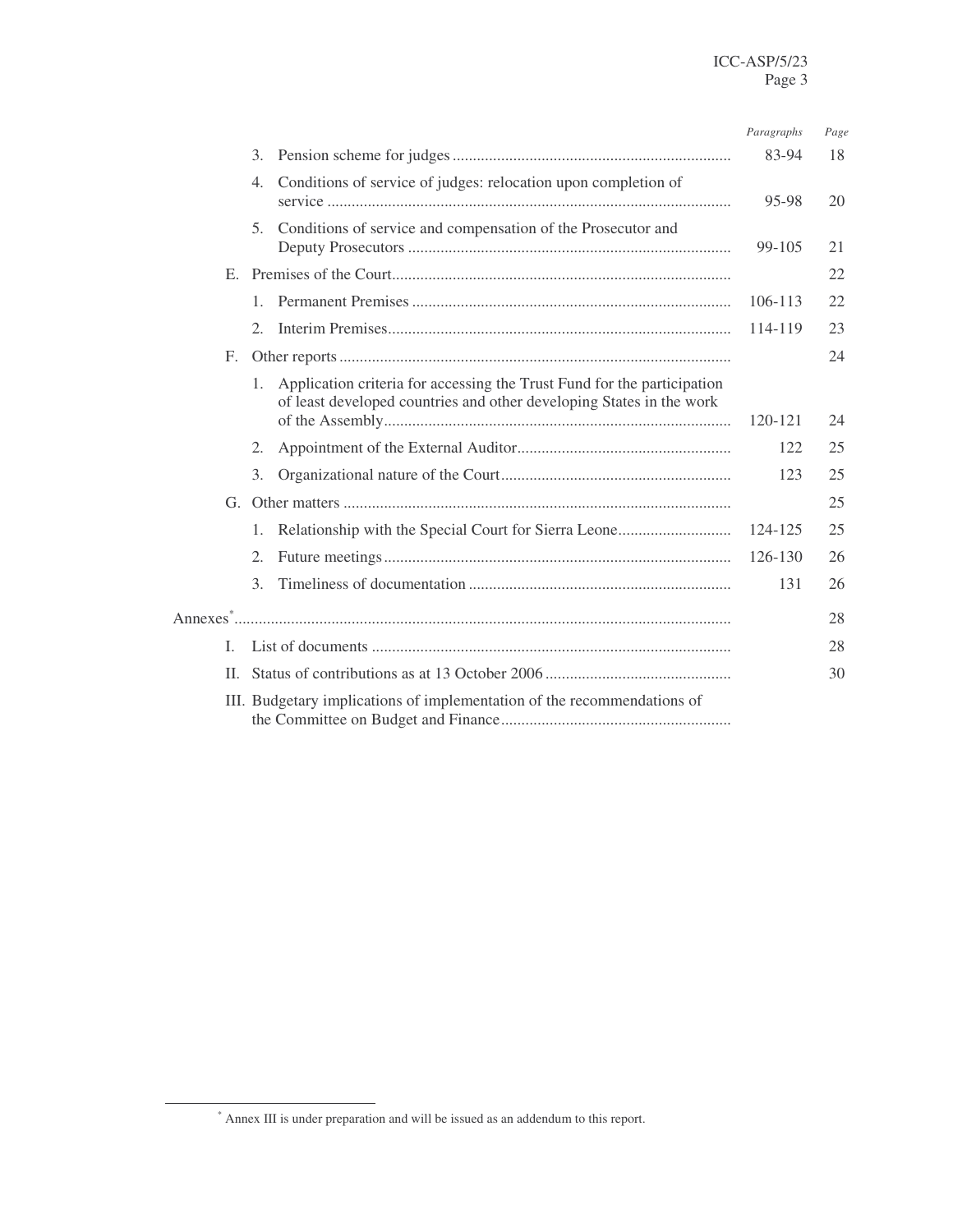# **I. Introduction**

# **A. Opening of the session, election of officers and adoption of the agenda**

1. The seventh session of the Committee on Budget and Finance (the "Committee") was convened in accordance with the decision of the Assembly of States Parties (the "Assembly") taken at the 4th plenary meeting of its fourth session, on 3 December 2005. The session, comprising 10 meetings, was held from 9 to 13 October 2006. The Vice-President of the Court, Ms. Akua Kuenyehia, delivered welcoming remarks at the opening of the session.

2. For the seventh session, the Committee elected by consensus Mr. David Dutton (Australia) as Chairperson and elected Ms. Elena Sopková (Slovakia) as Vice-Chairperson. The Committee also appointed Mr. Peter Lovell (United Kingdom of Great Britain and Northern Ireland) as Rapporteur for the session. The Committee discussed the criteria for electing the Chairperson and Vice-Chairperson. While some members believed geographic rotation should be considered when electing the Chairperson of the Committee, other members argued that merit should be the sole criterion. The Committee agreed to continue the informal practice of rotating the position of Vice-Chairperson annually.

3. The Secretariat of the Assembly of States Parties (the "Secretariat") provided the substantive servicing for the Committee, and its *ad interim* Director, Mr. Renan Villacis, acted as Secretary of the Committee.

4. At its 1<sup>st</sup> meeting, the Committee adopted the following agenda (ICC-ASP/5/CBF.2/L.1):

- 1. Opening of the session.
- 2. Election of the Chairperson and Vice-Chairperson.
- 3. Adoption of the agenda.
- 4. Participation of observers.
- 5. Organization of work.
- 6. States in arrears.
- 7. Financial performance data of the 2006 budget.
- 8. Consideration of the proposed programme budget for 2007.
- 9. Pension scheme for judges.
- 10. Conditions of service and compensation of the Prosecutor and Deputy Prosecutors.
- 11. Audit reports:
	- (a) Financial statements of the International Criminal Court for the period from 1 January to 31 December 2005;
	- (b) Financial statements of the Trust Fund for Victims for the period from 1 January to 31 December 2005;
	- (c) Report of the Office of Internal Audit.
- 12. Appointment of the External Auditor.
- 13. Premises of the Court:
	- (a) Permanent premises;
	- (b) Interim premises.
- 14. Strategic Plan of the Court.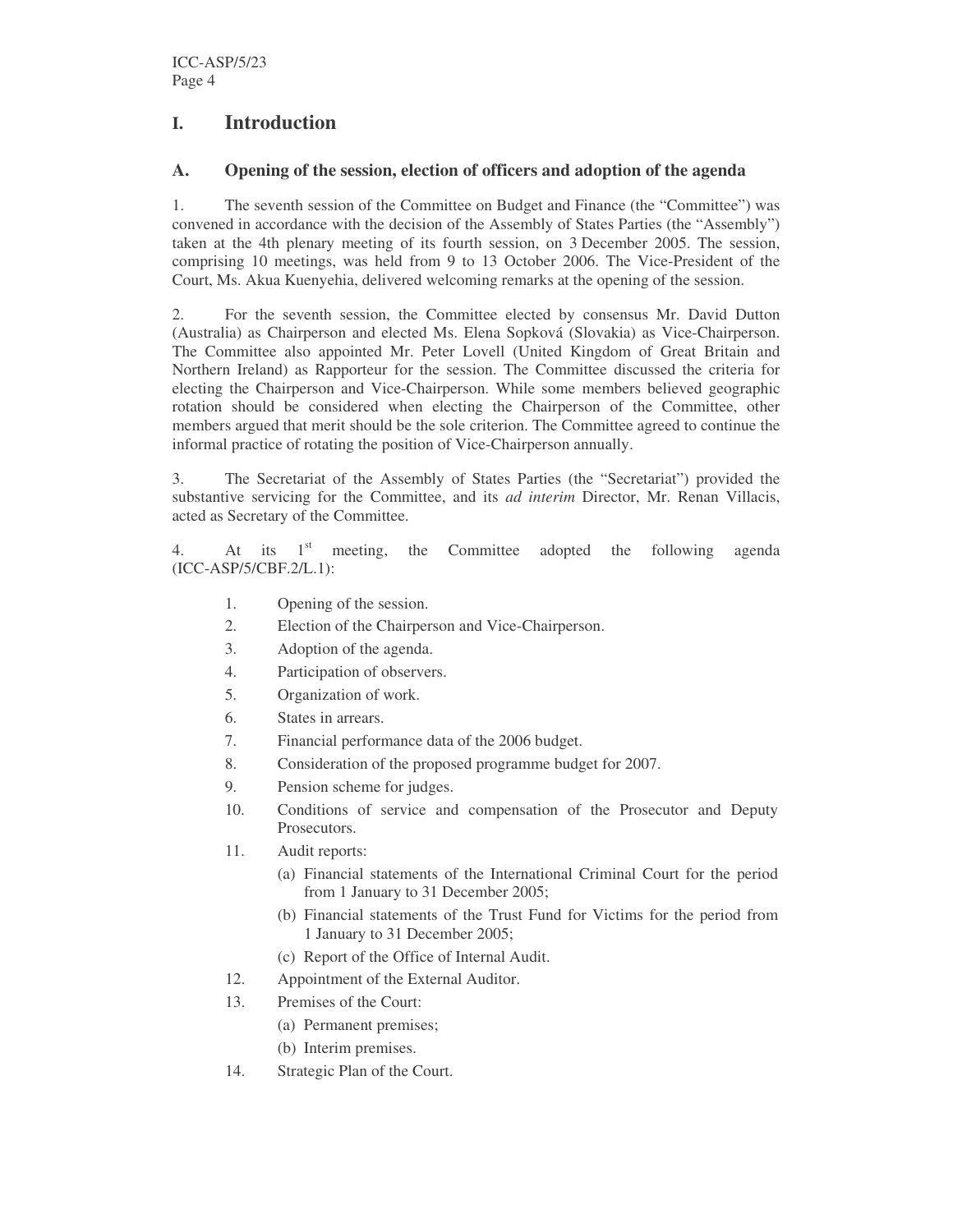- 15. Application criteria for accessing the Trust Fund for the participation of least developed countries and other developing States in the work of the Assembly.
- 16. Organizational nature of the Court.
- 17. Other matters.
- 5. The following members attended the seventh session of the Committee:
	- 1. Lambert Dah Kindji (Benin)
	- 2. David Dutton (Australia)
	- 3. Eduardo Gallardo Aparicio (Bolivia)
	- 4. Fawzi A. Gharaibeh (Jordan)
	- 5. Myung-jae Hahn (Republic of Korea)
	- 6. Rossette Nyirinkindi Katungye (Uganda)
	- 7. Juhani Lemmik (Estonia)
	- 8. Peter Lovell (United Kingdom of Great Britain and Northern Ireland)
	- 9. Karl Paschke (Germany)
	- 10. Elena Sopková (Slovakia)
	- 11. Michel-Etienne Tilemans (Belgium)
	- 12. Santiago Wins (Uruguay)

6. The Committee welcomed the two new members of the Committee, Ms. Rossette Nyirinkindi Katungye (Uganda) and Mr. Juhani Lemmik (Estonia).

7. The following organs of the Court were invited to participate in the meetings of the Committee to introduce the reports: the Presidency, the Office of the Prosecutor and the Registry.

# **B. Participation of observers**

8. The Committee decided to accept the request of the Coalition for the International Criminal Court to make a presentation to the Committee. The Committee expressed its appreciation for the presentation and welcomed the insight that the Coalition was able to give on many of the issues facing the Court.

# **C. Statements by a representative of the host State**

9. At the  $1<sup>st</sup>$ ,  $4<sup>th</sup>$ , and  $7<sup>th</sup>$  meetings on 9, 10 and 12 October, Ambassador Edmond Wellenstein, Director General, ICC Task Force, Ministry of Foreign Affairs of the Netherlands, made statements on behalf of the host State addressing the issues of interim and permanent premises, and detention costs.

# **II. Consideration of issues on the agenda of the Committee at its seventh session**

# **A. Review of financial issues**

# **1. Status of contributions**

10. The Committee reviewed the status of contributions as at 13 October 2006 (annex II). It noted that a total of  $\epsilon$ 5,955,666 was outstanding from previous financial periods, and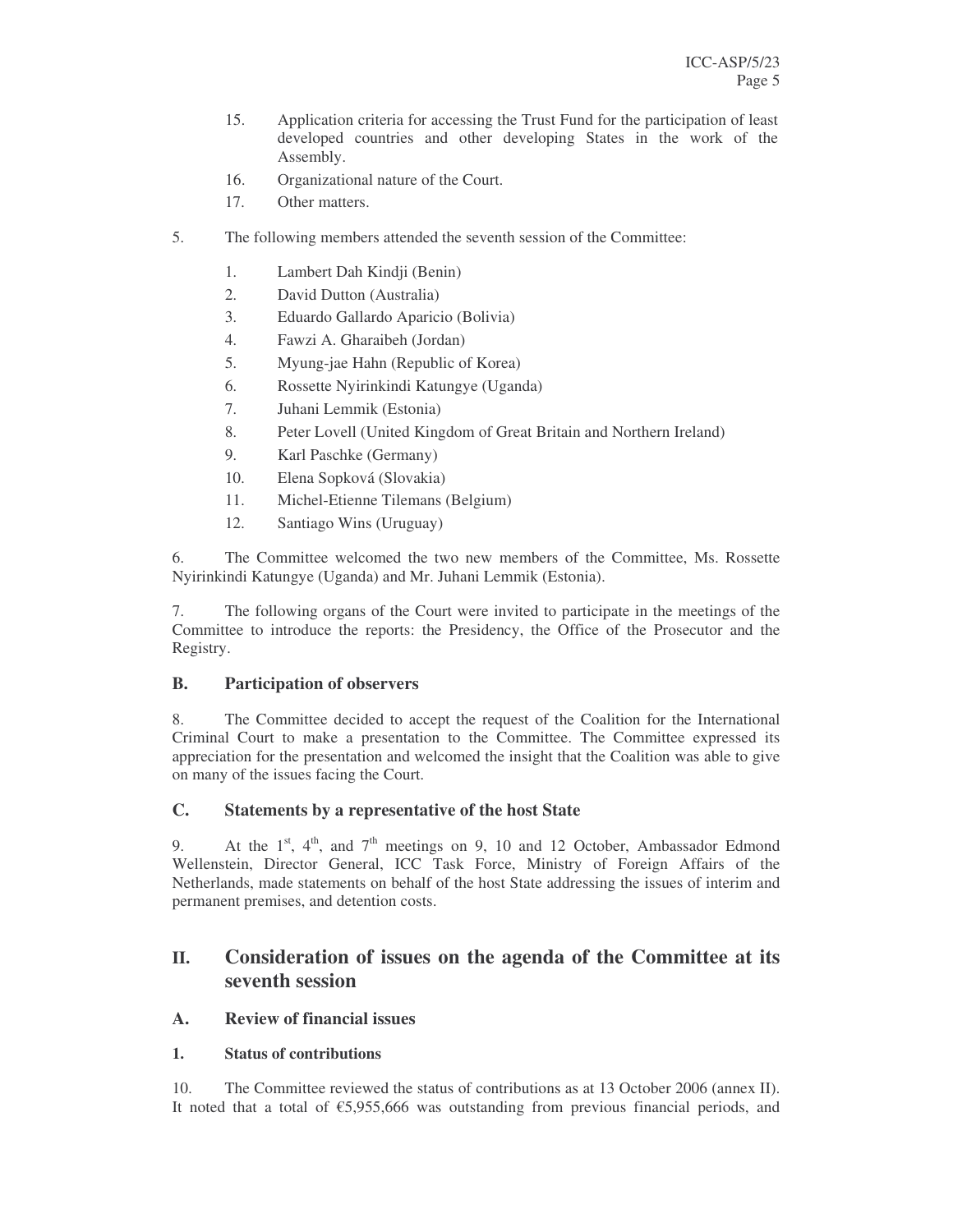ICC-ASP/5/23 Page 6

 $\epsilon$ 12,644,241 for the 2006 financial period. It noted that 53 States were fully paid up for all their contributions. The overall situation represented an improvement since the Committee's previous session and a lower level of outstanding contributions than at the same time in 2005. Nonetheless, the Committee noted that total arrears remained significant and could jeopardise the cash flow of the Court if a higher level of activity reduced the cash buffer created by underspending in the current and previous budgets.

# **2. States in arrears**

Applications for exemption at the fifth session of the Assembly

11. The Committee noted that paragraph 44 of resolution ICC-ASP/4/Res.4 stipulates that the Committee shall advise the Assembly before the Assembly decides on any requests for exemption under article 112, paragraph 8, of the Rome Statute.

12. The Secretariat advised the Committee that five States were ineligible to vote as at 5 October 2006: Bolivia, Guinea, Honduras, Malawi and Niger. Two applications for exemption were received by the Committee. The application from Honduras was subsequently withdrawn, since Honduras made a payment sufficient to ensure restoration of its voting rights. Bolivia submitted an application for exemption, but without any supporting documentation and not before the deadline of one month prior to the Committee's session. The Committee noted that Bolivia needed to pay only  $\epsilon$ 38 to restore its voting rights, while emphasising the need for it to pay its contributions in full. In these circumstances, the Committee did not further consider the application **and requested the Secretariat to advise Bolivia and the other three States Parties subject to article 112, paragraph 8, of the minimum payment required before the fifth session of the Assembly**.

13. A further 11 States would become ineligible to vote on 1 January 2007 should they not make additional payments to avoid the application of article 112, paragraph 8, of the Statute. **The Committee recommended that the Secretariat should ensure that States likely to lose their voting rights on 1 January were informed of that possibility, including the full amount due and the minimum amount necessary to avoid application of the article, several months prior to the end of each calendar year**. **The Committee also requested the Secretariat to ensure that future applicants were aware of the requirement to submit full relevant information so that the Committee could properly assess applications.**

#### Procedure for considering requests for exemption

14. The Committee resumed consideration of the procedures for handling applications for exemption under article 112, paragraph 8, of the Rome Statute, in accordance with the decision of the Assembly (paragraphs 40 to 47 of resolution ICC-ASP/4/Res.4) that the Committee should consider such applications. 1

15. The Secretariat informed the Committee that the New York Working Group of the Bureau had held consultations with a view to developing guidelines for the submission of documentation regarding requests for exemption. However, since the Bureau had not yet finalised its report, the Committee was unable to comment on any recommendations concerning the guidelines that the Bureau might submit to the Assembly at its fifth session. **The Committee nevertheless decided to consider its role under resolution ICC-ASP/4/Res.4 and to return to the issue at a future session, should that be necessary, in light of the Bureau's report and further decisions of the Assembly**.

<sup>&</sup>lt;sup>1</sup> Report of the Committee on Budget and Finance on the work of its sixth session (ICC-ASP/5/1), paras. 14 to 17.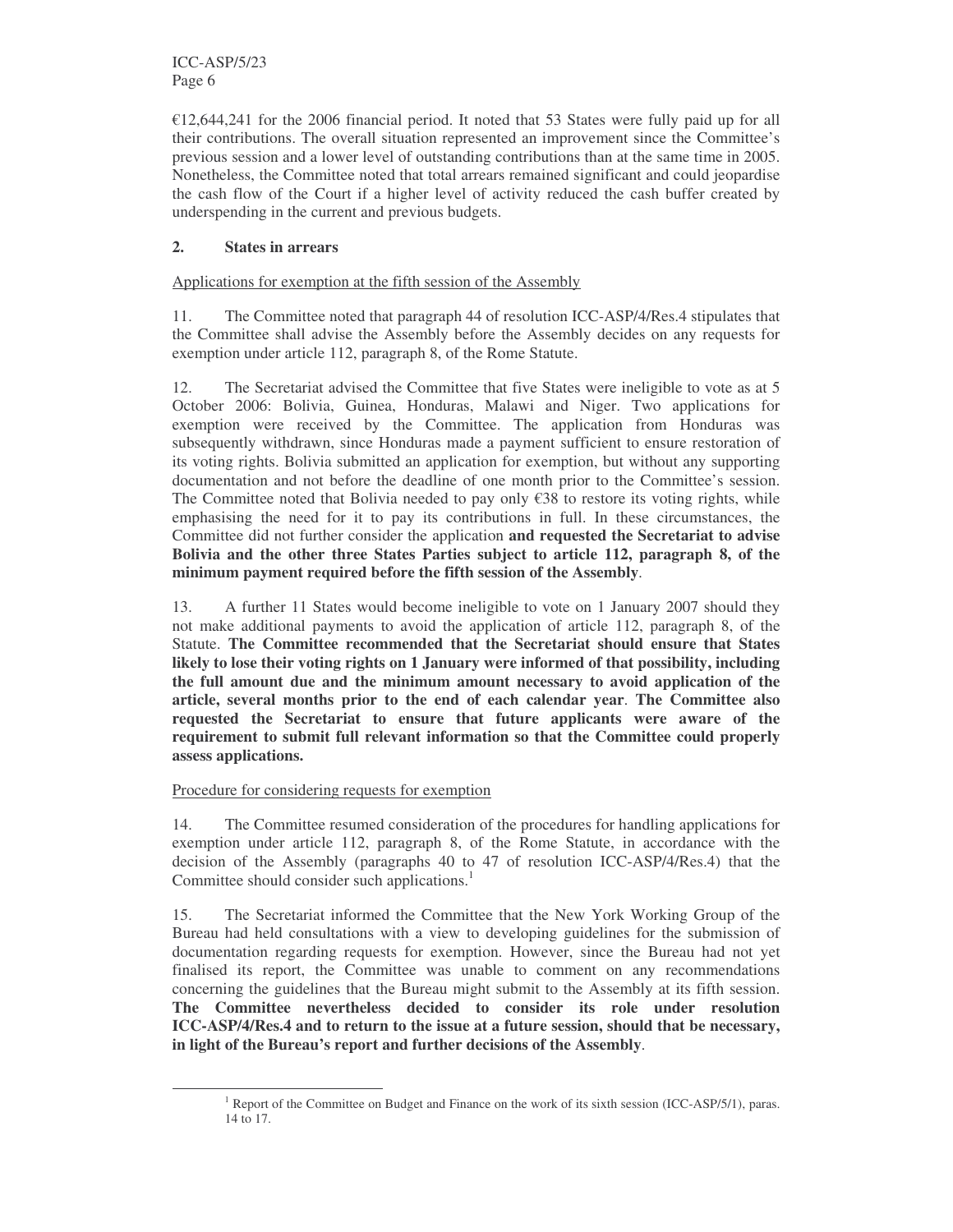#### Timing of applications for restoration of voting rights

16. The Committee examined the implications of paragraph 44 of resolution ICC-ASP/4/Res.4 in light of the expected schedule of future Assembly and Bureau meetings. The current timing of meetings would allow the Committee to consider in October each year any applications in advance of the new session of the Assembly. However, currently, any State Party that became ineligible to vote on 1 January of a given year would not be able to submit an application for restoration of its voting rights through the Committee for any resumed session of the Assembly, or meeting of the Bureau, that took place between 1 January and the Committee's first session in any year.

17. The timing problem could not be resolved by States Parties making prospective applications in October in the event that they might become ineligible to vote on 1 January of the following year. The Committee recognised that the practice in the United Nations had been to not consider prospective applications. The relevant provisions in Article 19 of the Charter of the United Nations and article 112, paragraph 8, of the Rome Statute (which were effectively the same) referred to applications by States in arrears and required a determination that the "failure to pay is due to conditions beyond the control of the State Party". It would not appear to be possible to restore the voting rights of a State that had not in fact become ineligible to vote, and the Committee doubted that it would be possible to conclude that failure to pay was due to conditions beyond the control of a State before that State had in fact failed to pay its contributions.

- 18. The Committee examined several options that the Assembly might wish to take:
	- (a) The Assembly could recognise that States Parties that became ineligible to vote on 1 January each year would not have the opportunity to apply for exemption before the Committee's first session each year. (That practice was followed in the United Nations, where the General Assembly usually considered applications for exemption only once a year).
	- (b) The Assembly could amend the meeting schedule to ensure that the Committee met prior to any resumed session of the Assembly. The Committee doubted whether that would be achievable, since moving the Committee's session forward from April to January or February would hinder the Committee's other work. The Committee wished to retain its session in the period from mid-March to mid-May, since that was approximately six months from the October budget session and allowed sufficient time for preparations following the previous year's session of the Assembly. Moving the Assembly's resumed sessions until after the Committee's April meeting would mean that the Assembly would not be compatible with the timing needed to elect judges in some years (since the terms of judges commence in March).
	- (c) The Assembly could consider applications for exemption arising in that situation without the advice of the Committee.

19. **The Committee recommended that the most practical option would be to employ option (c) for resumed sessions of the Assembly at which major elections were to be held, and to recognise (as per option (a)) that States would not have the opportunity to submit applications for other sessions of the Assembly or meetings of the Bureau held in the period between 1 January and the Committee's first session each year**.

#### Supporting information

20. The Committee considered the question of guidelines for submitting information in support of requests for exemption. It noted that the Assembly had already given some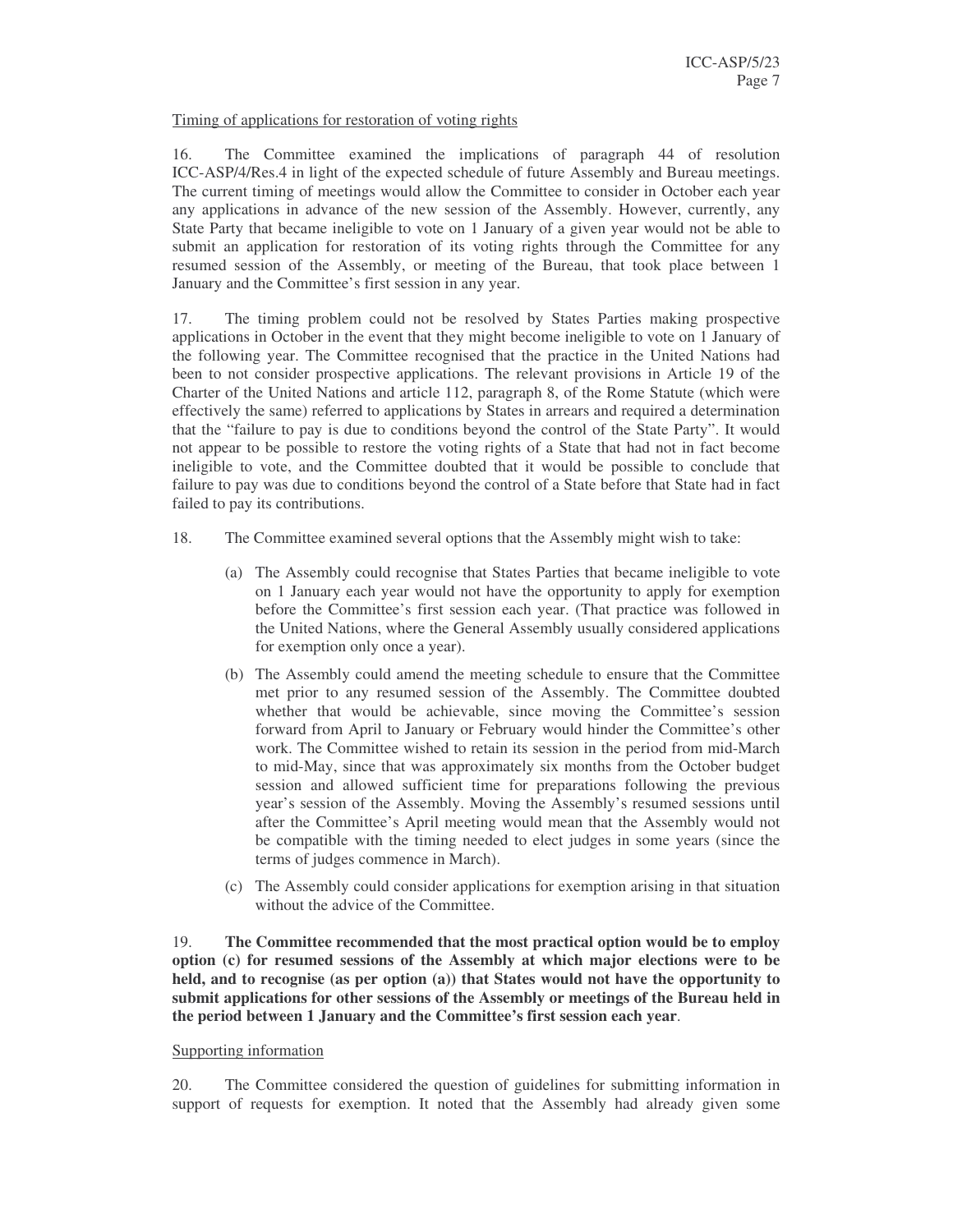ICC-ASP/5/23 Page 8

guidance on the question in paragraph 42 of resolution ICC-ASP/4/Res.4. The Committee did not believe it would be possible to specify in more detail what information should be provided in support of requests for exemption, since the circumstances leading to States' failure to pay would vary. It agreed that applicants should provide all relevant information to support their claim that their failure to pay had been due to conditions beyond their control and recognised that article 112, paragraph 8, of the Statute set a rigorous standard for the restoration of voting rights. **The Committee recommended that the Secretariat should advise States Parties wishing to submit a request for exemption that they must submit sufficient documentation to support the contention that their failure to pay had been due to conditions beyond their control.**

#### Payment plans

21. The Committee discussed the utility of voluntary payment plans and agreed that the submission of such plans – and subsequent implementation of the terms – would demonstrate a State's commitment to eliminating its arrears. Payment plans should set out a schedule for paying off arrears in as few years as possible, while at the same time meeting in full new annual contributions that became due during the period of the plan. At the current early stage of the life of the Court, arrears had not yet built up to such an extent that long payment plans would be necessary, and the Committee emphasised the need for States to avoid the accumulation of large arrears. **The Committee recommended that the Secretariat should provide the Assembly, through the Committee, with an annual report describing any payment plans in place and performance against those plans.** Finally, **the Committee noted that the submission or implementation of a payment plan should have no bearing on decisions on restoring voting rights under article 112, paragraph 8, of the Statute.**

- **B. Audit reports**
- **1. Financial statements of the Court for the period from 1 January to 31 December 2005**
- **2. Financial statements of the Trust Fund for Victims for the period from 1 January to 31 December 2005**

22. Introducing his reports on the financial statements of the Court (ICC-ASP/5/2) and of the Trust Fund for Victims (ICC-ASP/5/3), the External Auditor informed the Committee that the statements were free of material misstatement and presented fairly the financial position of the Court and of the Trust Fund for the period considered. The External Auditor was pleased that he could offer an unqualified opinion on the accuracy of the Court's accounts. He wished to highlight in particular recommendation 7 of the financial statements of the Court that asked the Court to appoint a majority of external independent members on the Court's yet to be established audit committee. The Registrar informed the Committee that the Court was considering how to secure the services of suitable external candidates.

23. The Committee expressed appreciation for the quality of the reports and welcomed the unqualified audit opinion. **It recommended that the Assembly should approve the recommendations contained in the external audit reports and that the Court should ensure their full implementation.** In particular, the Committee **agreed on the need to establish and strengthen the audit committee of the Court through the appointment of a majority of external independent members and urged the Court to do so promptly.**

24. The Committee also suggested that **the inclusion of a table in future reports setting out the progress made towards the implementation of previous recommendations would be a useful tool for the Committee and the Assembly.**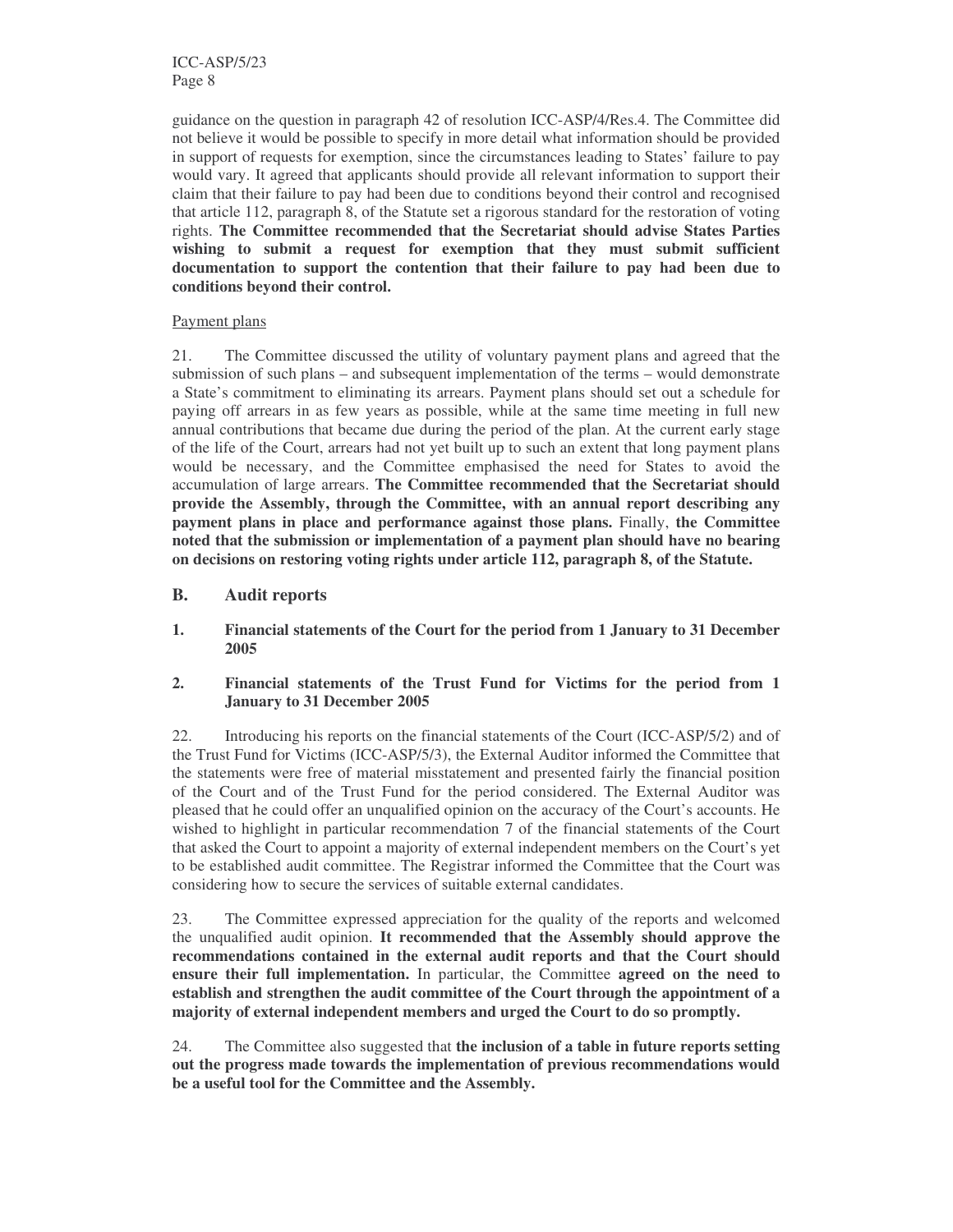### **3. Report of the Office of Internal Audit**

25. The Committee considered the Internal Auditor's report on the activities of the Office of Internal Audit during the previous year and the management responses (informal memoranda) that the Court had transmitted to the Auditor in response to his audit reports. While it was satisfied that the Office of Internal Audit had now fully assumed its functions as confirmed by a peer review carried out by the National Audit Office, the Committee could not escape the impression that the relationship between the Court and the Office of Internal Audit was adversely affected by a misunderstanding on both sides as to the role of internal oversight.

26. Court officials seemed to be generally uneasy about the Internal Auditor's right and obligation to report major findings to the Committee and to the Assembly and would prefer the Office to be an exclusively internal controlling instrument. The Office of Internal Audit, on the other hand, must not limit itself to detecting irregularities and uncovering administrative weaknesses, but should more strongly emphasize the goal of working in partnership with management to improve the overall performance of the Court.

27. The Committee was conscious of the built-in tension in the relationship between the Auditor and management, **but urged both sides to work for a better understanding of their respective roles. The Court's Internal Oversight Committee, in particular, was called upon to work towards that goal. The early inclusion of external experts in the Internal Oversight Committee would be helpful in that endeavour**.

# **C. Strategic plans of the Court**

### **1. Strategic Plan of the Court**

28. The Committee considered the Strategic Plan of the Court (ICC-ASP/5/6). It welcomed the completion of the Plan, which would provide a common framework and direction for the Court's activities in meeting the expectations of the Rome Statute. The Committee also heard a presentation from the Prosecutor that gave members an insight into the activities of the Office of the Prosecutor, and of the Prosecutor's own strategic plan which outlined the contribution that his Office would make to the overall Plan.

29. The Committee noted that achievement of some of the objectives (e.g. outreach and information and communication technologies (ICT) projects) would have budgetary implications. It also noted the linkages between the Plan and the 2007 budget **and expected that area to develop further in the future. With that in mind, the Committee recognised the need for the Court to keep the Plan under regular review to reflect changes in assumptions and other circumstances**.

30. The Committee wished to remain seized of the issue in future sessions.

# **2. Strategic Plan for Outreach**

31. The Committee considered the Strategic Plan for Outreach (ICC-ASP/5/12) and benefited from a helpful presentation by the Court, which gave a comprehensive breakdown of the approach and the channels of communication the Court intended to adopt in the various situations in order to ensure that it fulfilled its critical outreach mandate. The Committee found the report and presentation particularly helpful to its consideration of the relevant aspects of the budget. It nevertheless remained concerned that there appeared to be no clear system for determining the levels and extent of engagement required for the target audience, or any process to evaluate whether that had been achieved. Notwithstanding the critical nature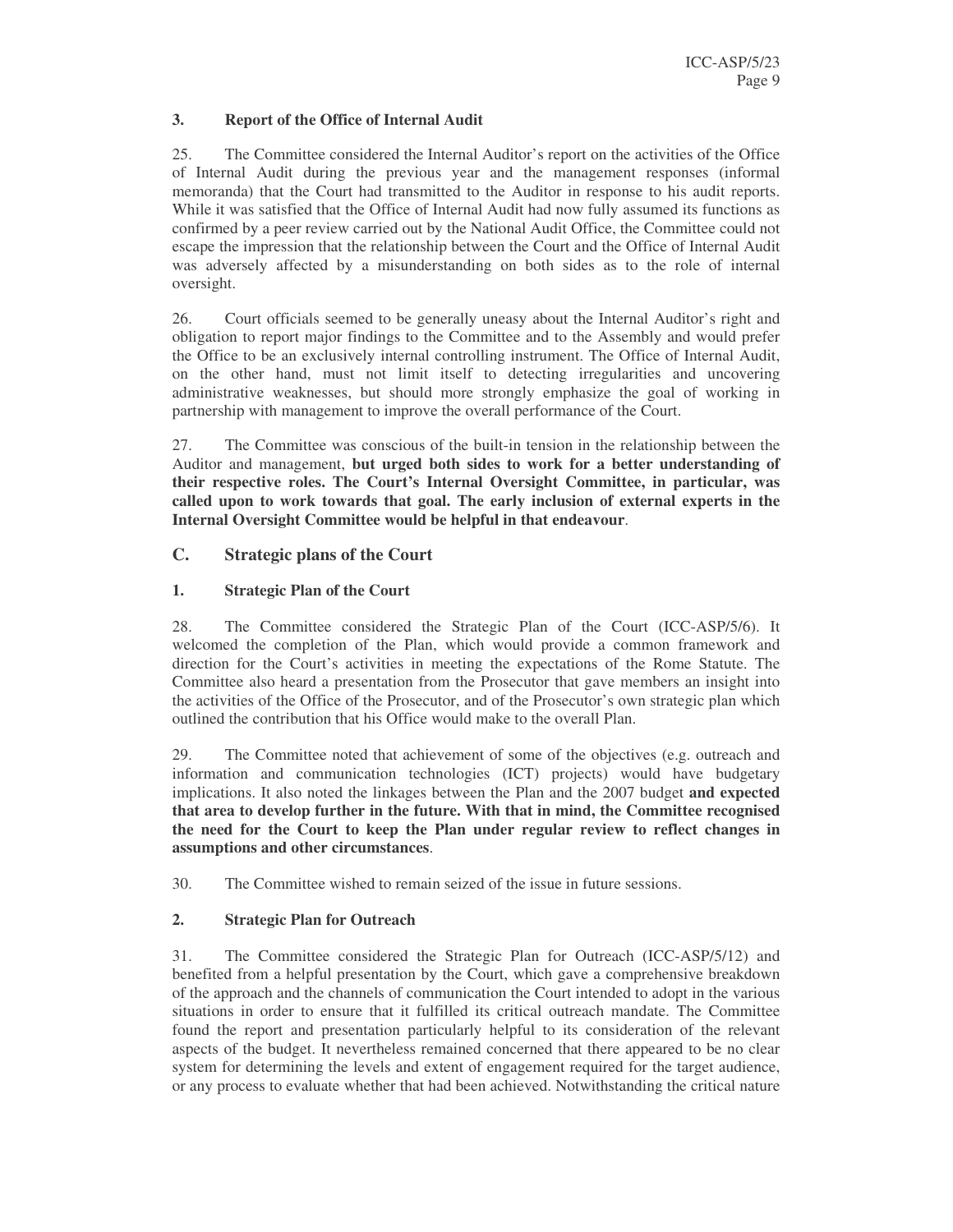of that task and the interest of States and other concerned parties, **the Committee felt that the omission could potentially have significant financial consequences in the future**.

32. **The Committee urged the Court to continue fine-tuning its Plan and wished to be kept informed of further developments**.

### **3. Strategic plan for information and communication technologies**

33. At its fourth session, the Assembly of States Parties endorsed the recommendation of the External Auditor and the Committee on Budget and Finance that the Court should develop an ICT strategy aligned to its core business objectives. The Court's strategy was set out in document ICC-ASP/5/7.

34. A key feature of the overall Strategic Plan of the Court was the objective of becoming an 'e-institution' that provided a high level of information security. The Court had an ambitious programme to achieve that objective. The Strategic Plan set out a clear programme of work by individual projects until the end of 2010. The Committee welcomed the opportunity to view at first hand the operation of some of that technology. Its main area of concern was not with the programme itself but with the method of financial authorisation and project/programme control. The Financial Regulations and Rules and the budgetary process did not provide for ICT projects to be considered on a 'whole life' basis but only in terms of resource requirements for individual financial years. ICT investment was likely to be comparable to or even to exceed the cost of permanent premises and represented a financial commitment spanning several years. The investment in the SAP–ERP system now exceeded  $€4.5$  million, but had never been viewed as a single investment project. Current plans were to invest some €37 million over the period 2006-2010. **The Committee recommended that the Court should seek to move to a system in which each major ICT project or programme was treated as a separate programme or sub–programme in the budget, where the financial commitment was informed by a formal business case, investment appraisal and benefit realisation plan that could be subsequently monitored. The inclusion of some external non-executive presence on the boards of programmes would also provide States Parties with assurance that there was sufficient challenge and rigour to key decisionmaking.**

35. Notwithstanding that concern, the Committee was pleased with a number of features of the strategy, including:

- (a) Development of strategic partnerships with hardware and software providers to ensure value for money;
- (b) Utilisation of existing commercial packages rather than bespoke systems that required expensive upgrades;
- (c) Liaison with other judicial organizations in the development of Court-related systems with a view to reducing development costs;
- (d) Development of risk-management and business continuity plans; and
- (e) Development of the capacity to internalise the maintenance of the systems.

# **4. Court Capacity Model**

36. The Committee considered the report on the Court Capacity Model (ICC-ASP/5/10) and benefited from a detailed presentation of the Model by officials of the Court. The Model simulated the number of staff likely to be required for given numbers of situations, investigations, trials and appeals. The Model had the clear potential to assist in informed decision-making on budgetary and Court capacity issues. Nevertheless, the Committee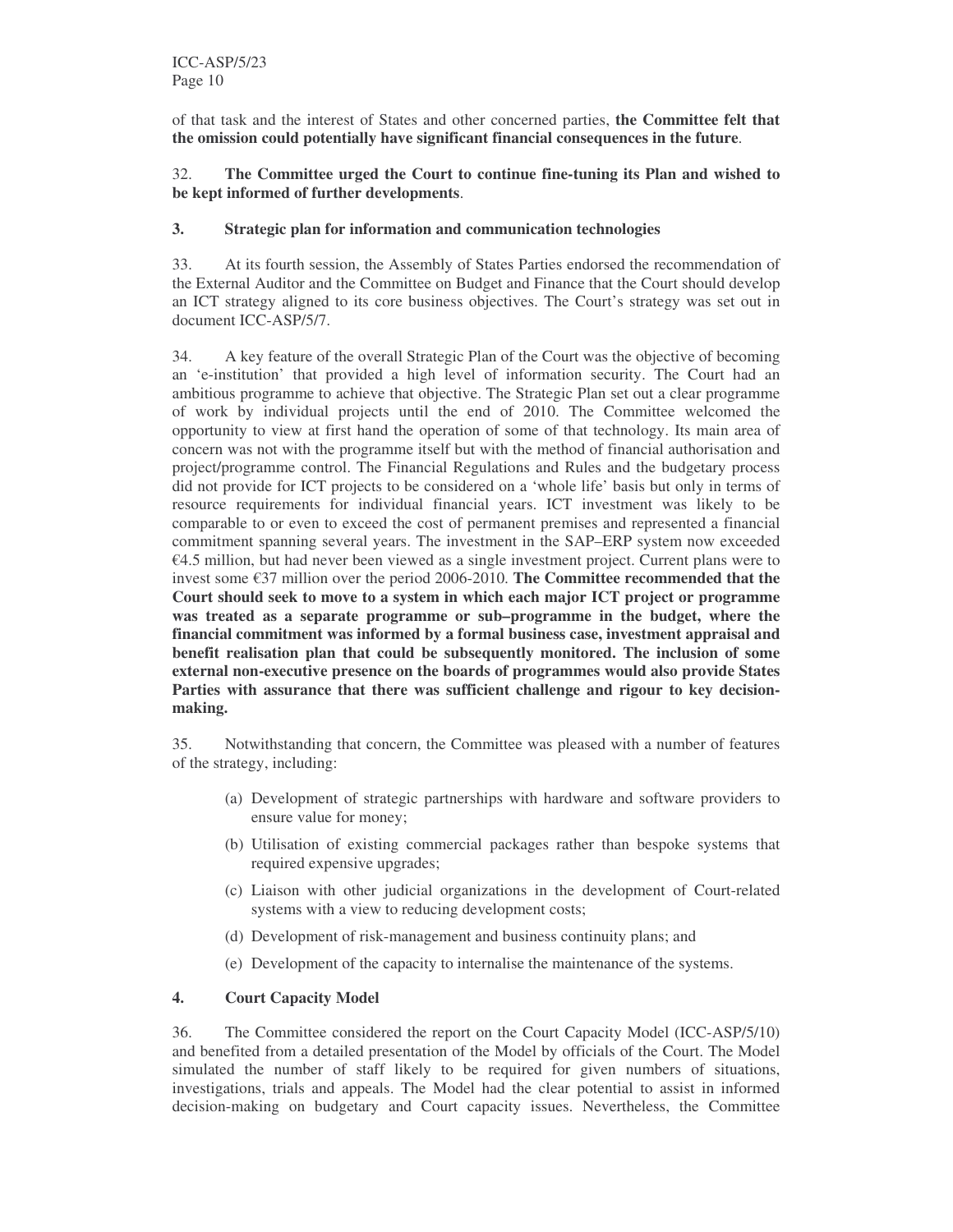recognised that many of the assumptions in terms of staffing requirements and timelines were either based on theoretical assumptions of workloads that had not been tested, or on activities that had yet to take place. Further work was therefore required to compare and test actual and projected requirements and to refine areas, such as economies of scale, so that the Model could command a higher confidence factor than current circumstances allowed.

### 37. **The Committee wished to be updated annually on the development of the Model and its use in the planning process**.

# **D. Budgetary matters**

### **1. Financial performance data of the 2006 budget as at 31 August**

38. The Committee considered the report on the budget performance of the Court as at 31 August 2006 (ICC-ASP/5/13). It noted that only 54.4 per cent of basic resources and 36.6 per cent of situation-related resources had been spent by 31 August, which was projected to lead to a total underspend in the region of  $\epsilon$ 14 million in 2006. The overall implementation rate for 2006 was expected to be about 83 per cent (based on expenditure of approximately €67 million against a budget of €80.4 million).

39. In staffing, 441 of 624 approved posts were filled at 31 August (a vacancy rate of 29.3 per cent). Of the 183 vacant posts, 35 had been advertised, while another 25 pertaining to a second trial had been frozen. The Committee was advised that a consequence of the lack of filled posts was a greater reliance on general temporary assistance (GTA) and consultants, both of which would be substantially overspent.

40. The Court explained that the 2006 budget had been based on assumptions of trials starting in May and July. Neither of those assumptions had materialised resulting in savings of €9 million in the Division of Victims and Counsel and the Division of Court Services, and €7.9 million in the Judiciary and the Office of the Prosecutor, making a total of nearly €17 million. The fact that the Court's projections indicated only a €14 million saving overall suggested that there was an overspend of approximately €3 million in other areas and raised the question of whether the Court could have lived within its budget if the trials had taken place as had been anticipated.

41. The Committee recalled that in his report on 2004 expenditure, the External Auditor had raised the issue of budgetary planning, control and monitoring.<sup>2</sup> Similarly, in its report on the work of its fifth session, the Committee had felt that increased financial control would be achieved with a closer alignment of authority and budgetary responsibility.<sup>3</sup>

42. The Committee observed that the pattern of significant underspending by the Court was a continuing one, noting that the implementation rate had been 82 per cent in 2004 and 83 per cent in 2005. The Committee recognised that underspending was due in large measure to the fact that the stated assumptions for the budget had not been realised in any of the three financial periods, and it appreciated the fact that the Court had not sought to spend available funds that it did not believe were required. Even so, it meant that decisions were not made against a background of normal financial diligence, and that solutions and decisions might not be subject to the level of budgetary rigour expected. The Committee was concerned moreover that a significant portion of expenditures took place at the end of the year and it cautioned the

<sup>&</sup>lt;sup>2</sup> Financial statements for the period from 1 January to 31 December 2004 (ICC-ASP/4/9), in particular paras. 18 - 52.

<sup>3</sup> *Official Records of the Assembly of States Parties to the Rome Statute of the International Criminal Court, Fourth session, The Hague, 28 November – 3 December 2005* (International Criminal Court publication, ICC-ASP/4/32), part II. B. 6 (b), paras. 12 - 14 and 28.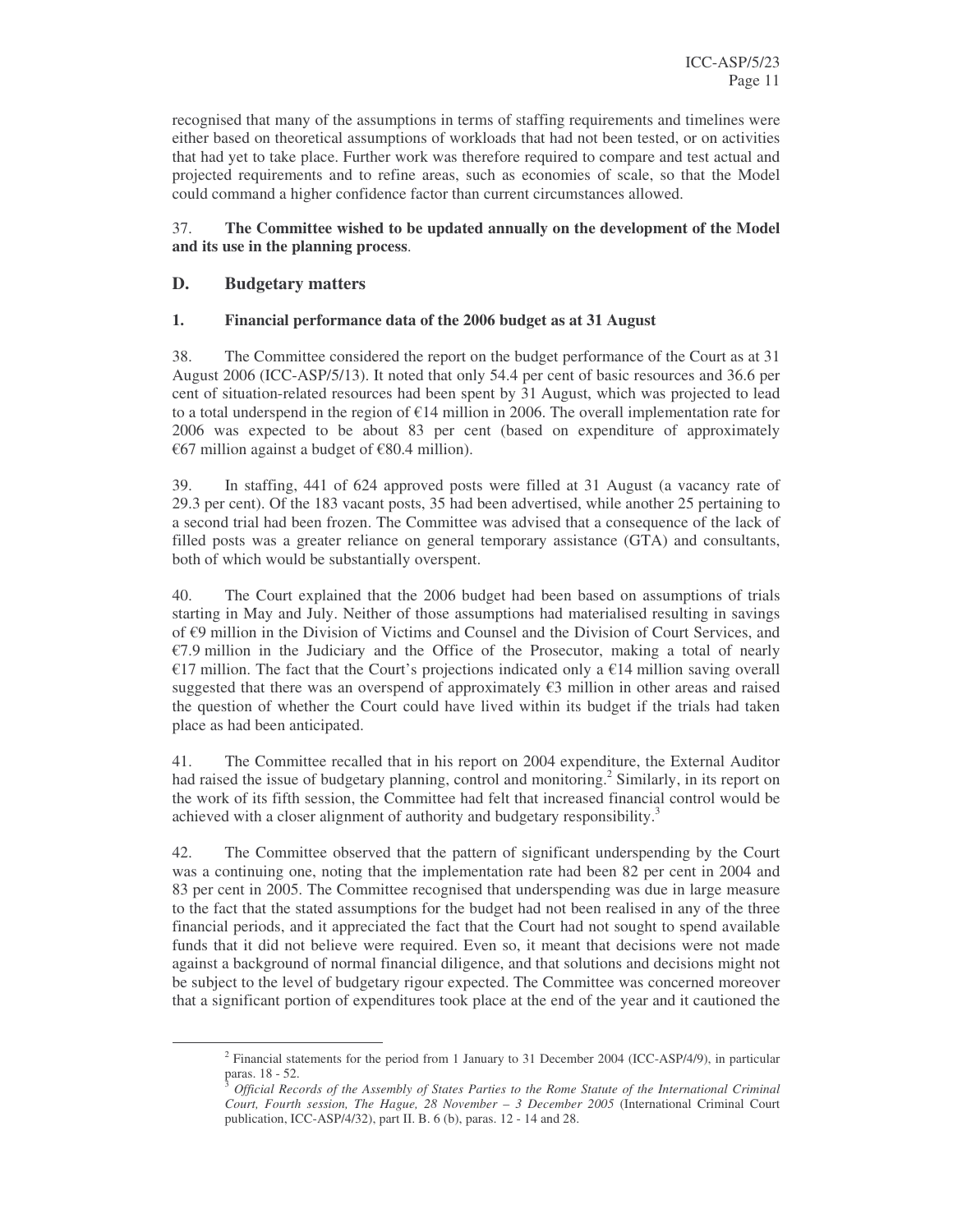Court against any unjustified spending. Furthermore, the Committee also expressed concern about the overspending on GTA, travel and consultants.

# **2. Consideration of the proposed programme budget for 2007**

43. The Committee heard a general presentation by the Court of the budgetary estimates for 2007, covering basic expenses, situation-related costs, and the major areas of budgetary growth.

44. The Court emphasised that a large proportion of the overall growth in the figures was a reflection of decisions that had been taken and approved by the Assembly of States Parties as part of the previous year's budget process. The growth over and above that level was confined to situation-related costs and there had been zero growth in proposed basic expenses.

45. The budget had been based on the assumption that only one trial would be conducted during 2007. Based on that assumption, some of the resources which had been included in the 2006 budget were no longer requested for 2007 and would be funded by drawing upon the Contingency Fund, should the need arise if a second trial was required.

46. The Prosecutor presented the overall budget proposal for the Office of the Prosecutor, and emphasised that the proposal had been prepared in line with the Court's Strategic Plan. The Office aimed to be engaged in four or five investigations during 2007 and in the conduct of one trial. Should any new investigation be launched other than the three that were currently under way, a rotational resource model would be applied with a view to minimizing the need for additional resources. Cooperation with States was critical and the proposed budget sought additional resources in that key area. Cooperation was essential throughout the Court's work cycle, especially with respect to arrest, detention, relocation and protection of witnesses. In this connection, the Court emphasised that the degree of cooperation from States would bear on the budget in 2007 and future years, and that investment in securing effective cooperation should reduce costs in the medium and long term.

47. The Court indicated that some of the additional requested resources were required as a result of recent rulings by Chambers, which imposed additional responsibilities on the Office of the Prosecutor, and of the very strict and short timelines imposed by the Rules of Procedure and Evidence and the Regulations of the Court.

#### **(a) Recommendations of a general nature**

# **(i) Presentation and results-based budgeting**

48. The Committee welcomed the clarity of the budget presentation and the layout of the proposed budget document itself, noting a continuous improvement in the Court's work in that area. The Committee was nevertheless concerned at the general approach. In each of the programmes and sub-programmes, the budget proposals for 2007 were compared with the 2006 budget, which had been developed to meet workload assumptions as they appeared in the summer of 2005, that had only partially materialised. As a result, the 2006 budget had been significantly underspent and could not therefore be considered a sound baseline for consideration of the 2007 budget. Similarly, much of the commentary related only to perceived growth rather than justifying the overall budget. The Committee resolved to adopt a more inter-active approach with the Court to address the issue, either inter-sessionally or at its April session.

49. A preferable approach would have been to compare the 2007 budget with projected implementation for 2006, linking the increases to workload assumptions. The Committee recognised that the Court's SAP-ERP system was not sufficiently developed for that purpose.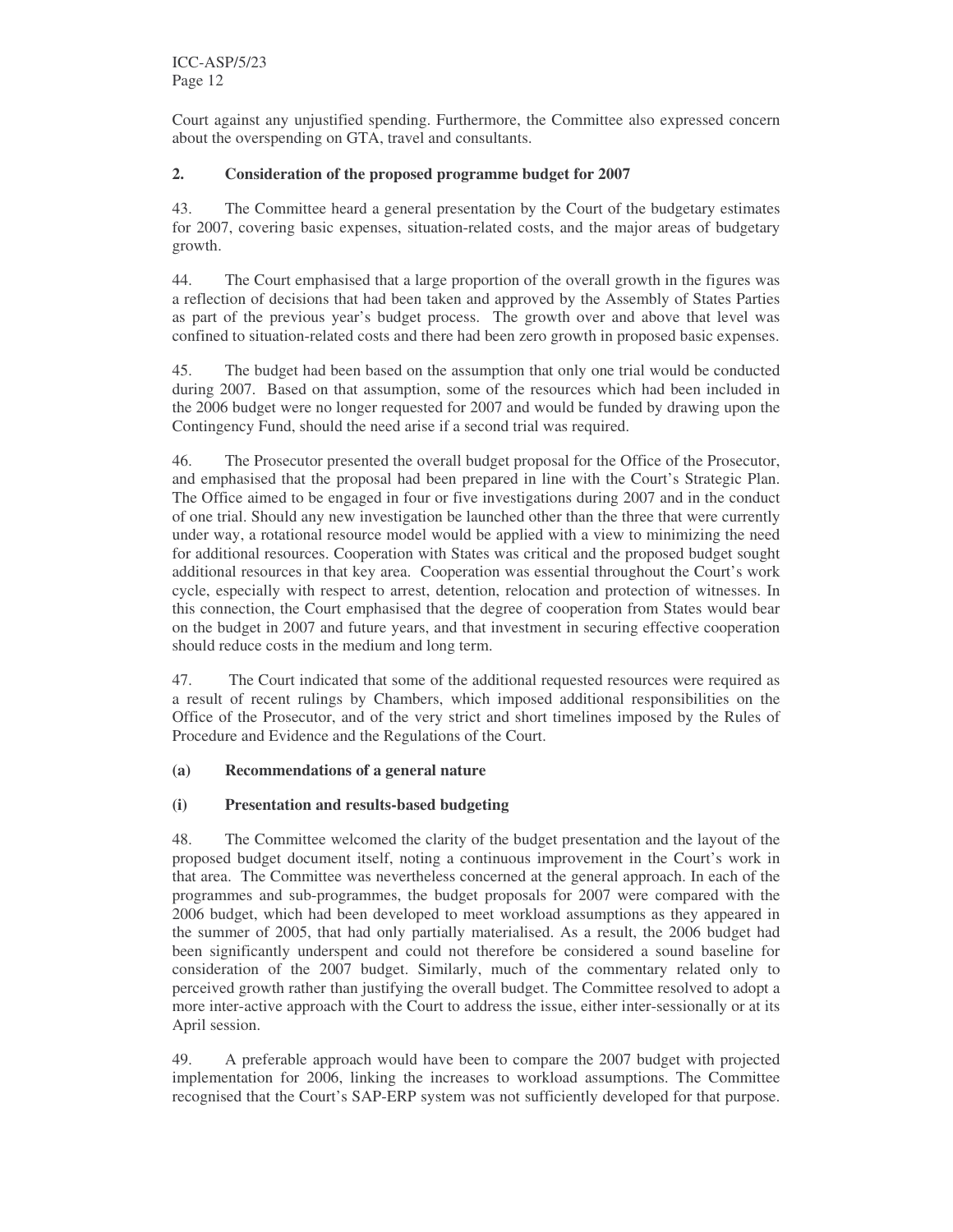However, such an approach would highlight a difference of an approximately 40 per cent increase between projected implementation for 2006 and the 2007 budget.

50. The Committee recalled the comments it had made in previous reports on the issue of results-based budgeting.<sup>4</sup> Despite some incremental improvements, with links to the Strategic Plan, progress remained too slow.

# **(ii) In-built costs (inflation)**

51. The Committee noted that a total of  $\epsilon$ 9.17 million was proposed as 'in-built' costs over which the Court had no control or arising from previous decisions of the Assembly. While it acknowledged the need to accommodate increased costs for posts that had been approved in 2005, pensions for judges, interim premises and detention facilities, **the Committee recommended against the provision of €1.49 million for inflation. Given the consistent pattern of underspending and higher than projected vacancy rates, the Committee believed that increased salary rates could be accommodated within the 2006 levels for staff costs.**

### **(iii) Classification exercise**

52. The Committee noted that the Court intended to conduct a reclassification exercise in 2007 and had proposed €185,000 in Major Programme I, €98,000 in Major Programme II and €200,000 in Major Programme III for cost increases arising from upward reclassifications. While the Committee agreed that the Court should have some flexibility to re-grade posts within budgetary periods, it was concerned that there might be pressure to use a regrading exercise as a means of promoting and rewarding individuals. **The Committee reiterated that reclassification was justified only in cases where a substantial change in functions and responsibility took place. The Committee recommended against any post reclassifications pending a full examination of the Court's proposed approach, including justification for each post proposed for reclassification, at the Committee's April session. The Committee recommended that the Assembly authorize the Committee to approve at its April session reclassifications where it believes there is strong justification to do so. This procedure would allow the Court to proceed with justified reclassifications by the middle of 2007 while allowing the Assembly to review reclassified posts at its sixth session. The Committee also recommended that the proposed funds should not be included in the 2007 budget, since it did not expect that the reclassification exercise would result in costs that required specific provisions.**

- **(b) Recommendations relating to major programmes**
- **(i) Major Programme I: The Judiciary – the Presidency and Chambers**

Programme 1100: Presidency

53. **The Committee recommended that the proposed P-2 Associate External Relations Adviser (paras. 44 - 45) should not be approved.** It noted that a P-3 post had been approved for that purpose in 2005 and that efforts should be made to rationalise the workload of responding to external correspondence.

<sup>4</sup> *Official Records of the Assembly of States Parties to the Rome Statute of the International Criminal Court, Third session, The Hague, 6-10 September 2004* (International Criminal Court publication, ICC-ASP/3/25), part II. A.8 (b), paras. 43 - 48.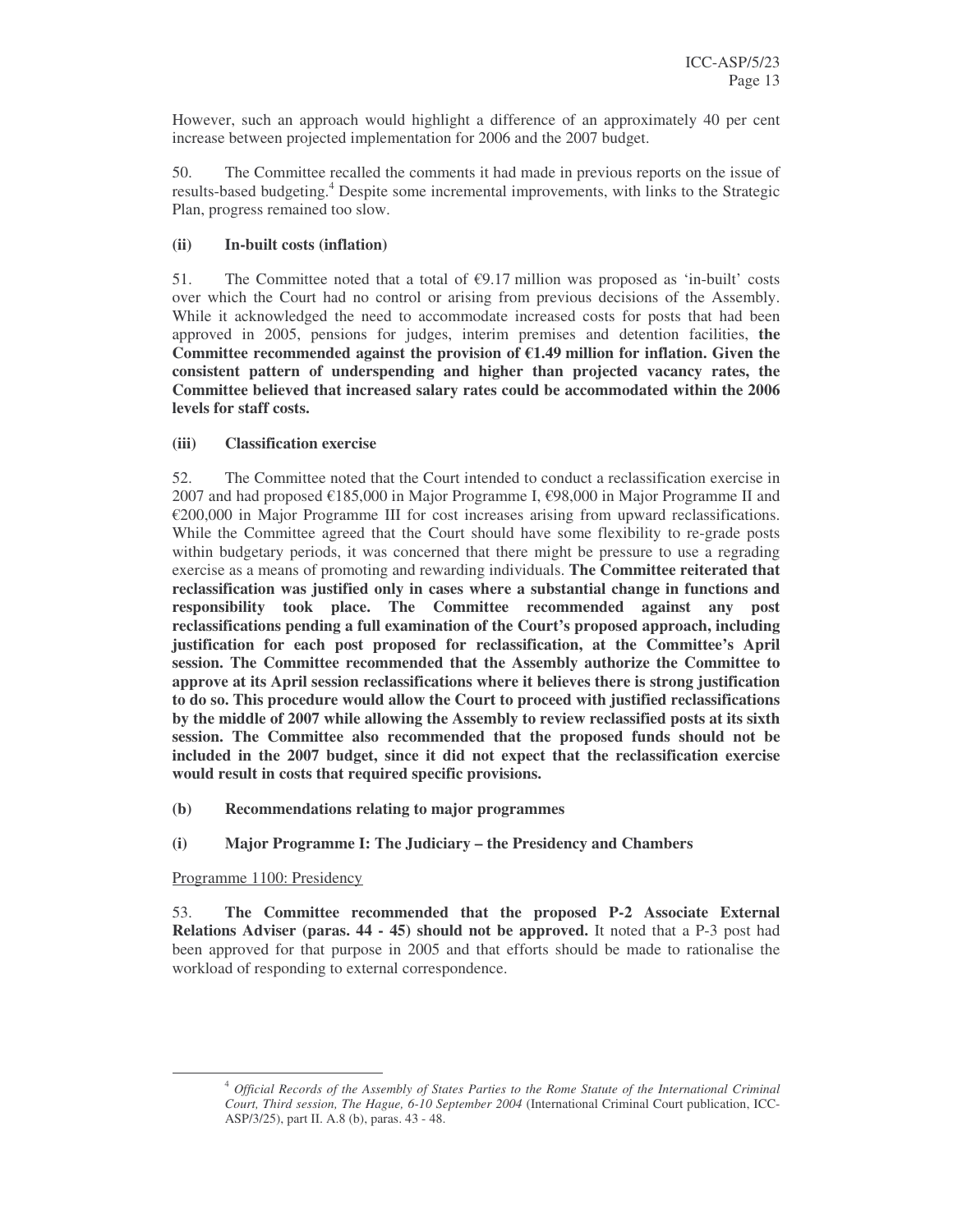ICC-ASP/5/23 Page 14

#### Programme 1200: Chambers

54. The Committee noted that the budget stated 'the setting of expected results and performance indicators is… not applicable to judicial activities'. It recalled that this assertion had been contained in the 2006 budget, but that the 2005 budget did include expected accomplishments and indicators. Judges played a major role in achieving the strategic objectives of the Court, just as they had done in the Ad Hoc Tribunals, and the Committee did not believe that the identification of expected results and indicators for Chambers posed any threat to the independence of judges or their role under the Rome Statute. The Committee therefore **recommended that the Court should submit appropriate expected results and performance indicators for Chambers in future budgets**.

55. **The Committee recommended that the three P-3 Legal Officers proposed in the Trial Division (para. 51) should not be approved at the current stage.** While it recognised that the posts were consistent with the staffing structure for Chambers set out in the 2005 budget, it had in fact expressed some reservations at that time. With the expected reclassification of some P-2 posts in Chambers to the P-3 level, and since the Chambers were still only in the early stages of substantial judicial activity, the Committee believed that more experience was needed before additional resources were made available. **It recommended that the Court re-justify its Chambers staffing structure in the budget for 2008. It also recommended that increased GTA (para. 53) should be approved to ensure some capacity to respond to workload peaks.**

56. The Committee noted that the budgeted costs for judges in 2007 did not include the cost of judges which had yet to be called to the Court as soon as justified by the workload of the Court. The Committee also noted that the salary and other costs of those judges would be met from the Contingency Fund should a second trial commence during 2007.

#### **(ii) Major Programme II: Office of the Prosecutor**

Programme 2100: Prosecutor

### 57. **The Committee recommended that the increase of €94,700 for consultants (para. 68) should not be approved and that the provision should remain at the 2006 level.**

58. The Committee observed that the provisions for travel across the Office of the Prosecutor were ambitious and recommended that greater efforts should be made to combine multiple purposes in single trips. Given the large number of trips proposed in paragraph 71, and the potential to combine their objectives into fewer trips, **the Committee recommended that basic travel should be maintained at the 2006 level (€64,200 – a reduction of €19,100). The Committee further recommended against the provision of €7,500 in paragraph 72 for photographers, which appeared unnecessary.**

59. In sub-programme 2120 (Services Section), the Committee noted that there had been generous increases in previous years and that, while some increase was again justified, the quantum of additional resources did not appear to correspond to changes in assumptions or demonstrated workload. **It therefore recommended against the proposed posts in paragraphs 75, 76 and 77, but in favour** of the **increase** of  $\epsilon$ 270,000 **in** GTA, which **should provide some additional capacity. It further recommended that travel (paras. 86 - 87) should be rationalised into fewer, longer trips, and that the provision should be approved at the 2006 level (by a reduction of €95,600). The Committee was not convinced of the need to increase contractual resources by €95,000 and recommended that it should be approved at the 2006 level (paras. 88 - 91).**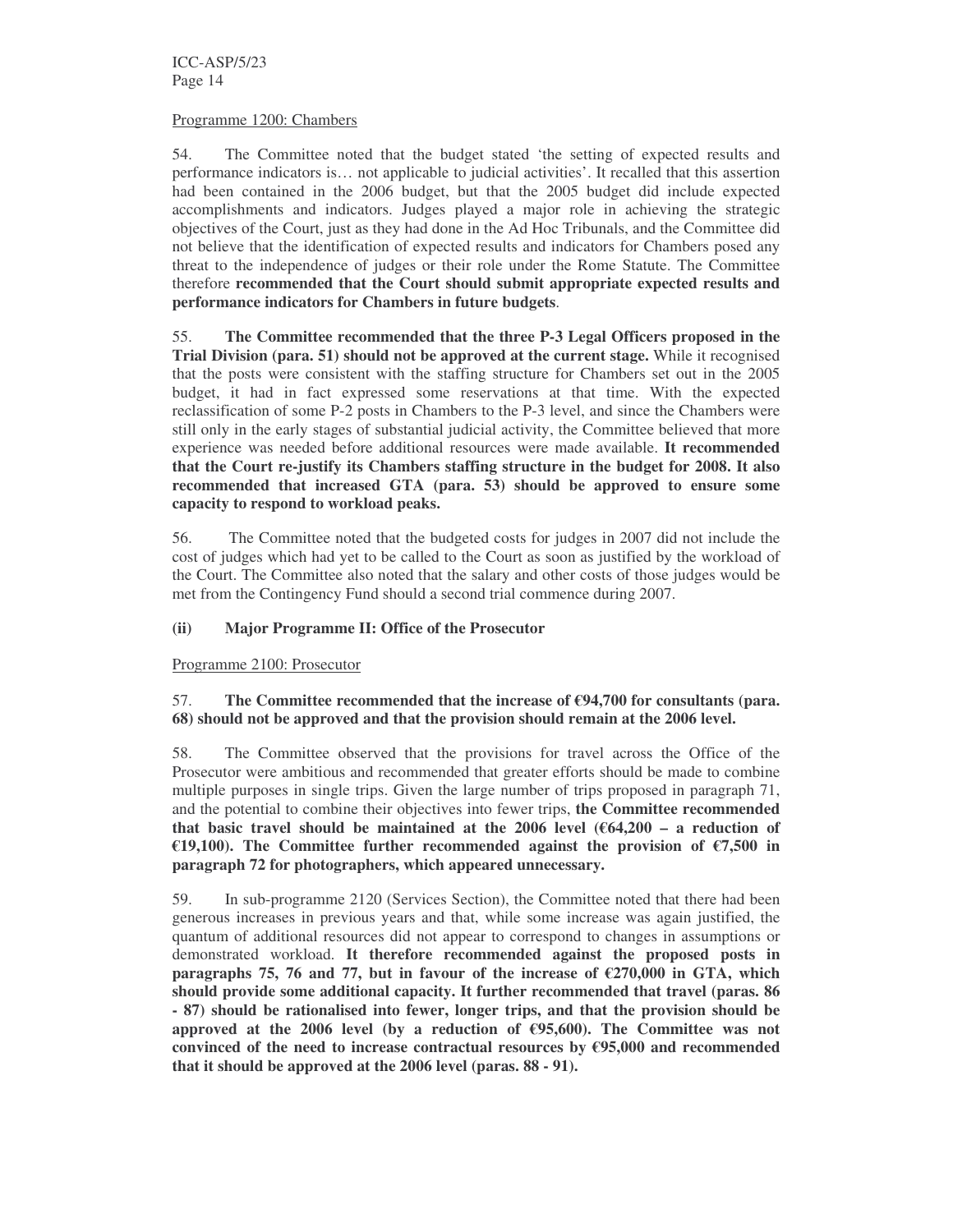#### Programme 2200: Jurisdiction, Complementarity and Cooperation Division

60. The Committee enquired as to the meaning of a number of references in the narrative for the Jurisdiction, Complementarity and Cooperation Division which might be construed as a suggestion that the Division had an oversight role vis-à-vis the other Divisions of the Office of the Prosecutor. The Committee was advised that such a reading of the narrative was incorrect, since the Division had no oversight role vis-à-vis the other two Divisions. Rather, all three Divisions reported directly to the Prosecutor, although in many instances officers from the three Divisions cooperated closely in joint teams.

#### 61. In sub-programme 2210 (Office of the Head), the Committee **recommended that consultancy funds of €32,000 (para. 100) should not be approved**.

62. The Committee agreed that travel provisions in paragraphs 101-102 included too much travel in Europe to negotiate agreements and **recommended that the provision should be maintained at the 2006 level (by a reduction of €33,500).**

63. In sub-programme 2220 (Situation Analysis Section), the Committee r**ecommended that the P-2 Associate Situation Analyst (para. 103) should not be approved and that travel provisions (paras. 106 - 107) should be maintained at the 2006 levels (through a reduction of €34,800), since the increase was not adequately justified. It also recommended** that GTA of  $\epsilon$ 43,400 (para. 105) should not be approved.

64. In sub-programme 2230 (International Cooperation Section), the Committee was satisfied with the rationale for establishing two P-4 International Cooperation Advisers posts (paras. 108 - 109), but **recommended that the P-3 International Cooperation Adviser post (para. 110) should not be approved**. Increases in travel provisions (para. 111) were not adequately explained and the Committee **recommended that travel should be maintained at the 2006 level (through a reduction of €87,400)**.

#### Programme 2300: Investigation Division

65. In sub-programme 2310 (Office of the Deputy Prosecutor for Investigations), the Committee **recommended that the provision of €44,700 for consultants (para. 116) should not be approved, since it lacked justification.**

66. The Committee **accepted the need for the proposed increases in sub-programme 2320 (Planning and Operations Section) and for most of the increases in sub-programme 2330 (Investigation Teams). However, in the latter sub-programme, it was not convinced of the need for the P-3 Analyst (paras. 133 - 134) or for an increase in GTA (para. 137). It therefore recommended against the post and that GTA should be maintained at the 2006 level (through a reduction of €73,400).** The Committee welcomed the revision of travel plans to reduce costs without reducing the number of days in the field and observed that similar efforts were needed in most other areas of the Office of the Prosecutor.

#### Programme 2400: Prosecution Division

67. In sub-programme 2410 (Office of the Deputy Prosecutor for Prosecutions), the Committee noted that the justification for travel (paras. 147 - 148) was not strong and that funds were provided in several other sections for similar purposes. **It therefore recommended that the total should be cut by half to €17,000.**

68. In sub-programme 2420 (Prosecution Section), the **Committee recommended that the P-1 Case Manager, GS-OL Trial Support, GS-OL Trial Support / Prosecution Assistant (para. 150) should not be approved,** noting that the Assembly had rejected the same proposals in 2006, which had a higher level of activity according to the assumptions. **It**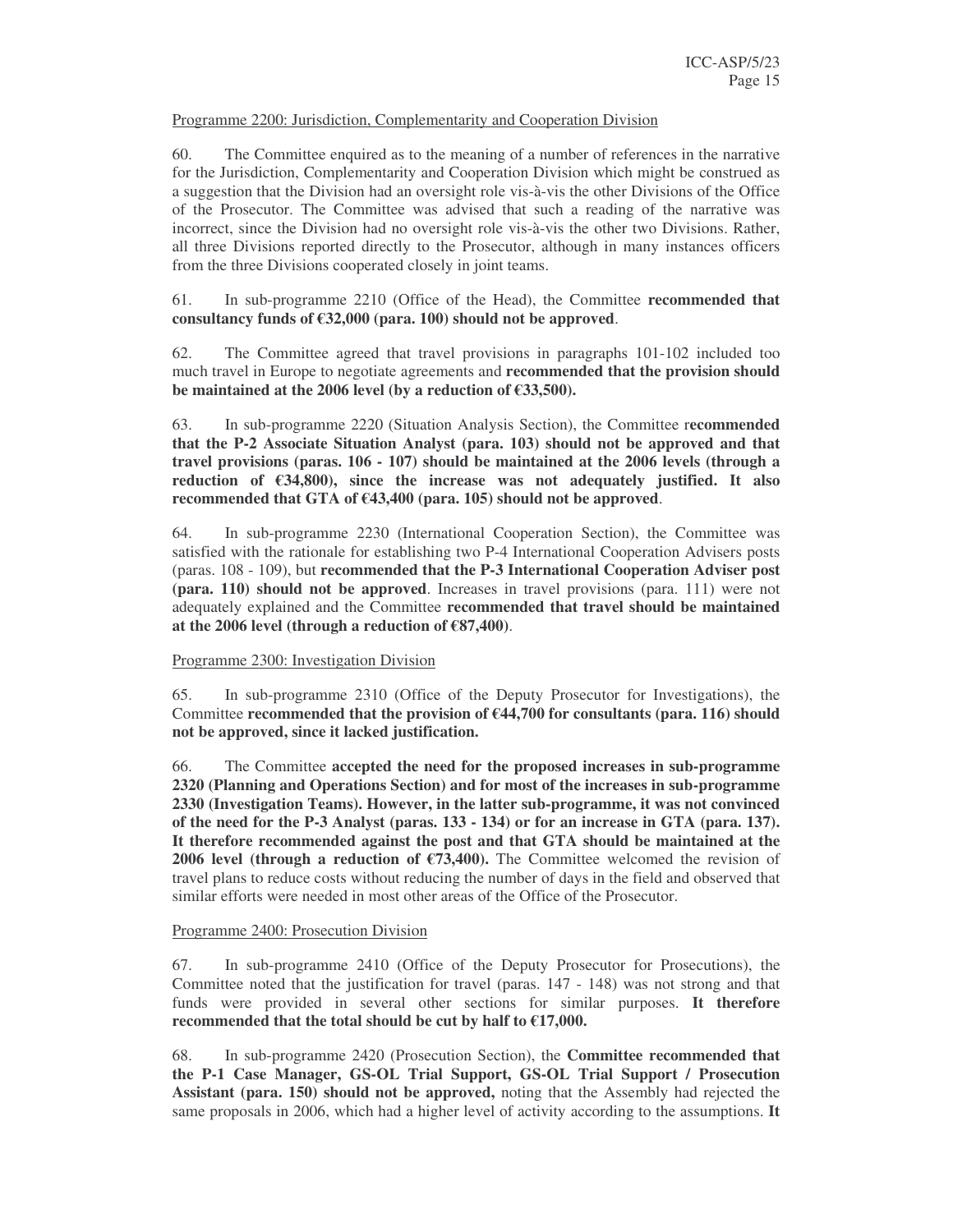**also was not convinced of the need to establish two P-3 Legal Officers (para. 152) and recommended that the posts should be converted into GTA funds for 2006, pending the settling down of the workload.**

69. In sub-programme 2430 (Appeals Section), the Committee **recommended that the P-3 Appeals Counsel (para. 154) should not be established,** since the volume of appeals work had not been sufficiently demonstrated to justify an additional post at the current stage.

#### **(iii) Major Programme III: Registry**

#### Programme 3100: Office of the Registrar

70. In sub-programme 3120 (Office of Internal Audit), the Committee **recommended in favour of the P-4 Senior Auditor post (para. 172) to strengthen the internal audit function, but believed that it should be classified as basic and not situation-related resources.**

#### Programme 3200: Common Administrative Services Division

71. In sub-programme 3220 (Human Resources Section), the Committee **recommended against the P-2 Associate Human Resources Officer post (paras. 191 - 192)**, since there should be sufficient capacity to handle the functions mentioned. It also **recommended that the GL-OL Training Assistant post (paras. 198 - 199) should not be approved,** since the Section already had a considerable number of staff, including for training.

72. In sub-programme 3250 (General Services Section), the Committee **recommended against the GS-OL Travel Assistant** post **(para. 210)** but **endorsed additional GTA for another GS-OL for the same function. It recommended that funds for external printing (para. 219) should be cut to €15,000,** with printing to be funded from a second trial budget should a second trial take place.

#### Programme 3300: Division of Court Services

73. In sub-programme 3310 (Office of the Head), the Committee **recommended that the provision for consultants (para. 271) should not be approved.**

74. In sub-programme 3340 (Court Interpretation and Translation Section), the Committee **recommended that the posts of two P-4 Revisers, one P-2 Associate Terminologist and one GS-PL Reference Assistant should not be approved, and that GTA** should be increased by  $\epsilon$ 300,000 (rather than  $\epsilon$ 543,100), since very large increases were proposed without a clear basis in the assumptions or workload.

75. In sub-programme 3350 (Victims and Witnesses Unit), the Committee **recommended that three P-2 Associate Protection Officers posts (paras. 306 - 307) should not be established at the current stage but should be converted into GTA and that another P-2 Associate Operations Officer post for situation IV (paras. 308 - 309) should not be approved. It also recommended that the increase in proposed travel of €171,000 (para. 312) should not be approved and that travel should be approved at the 2006 level.**

#### Programme 3400: Public Information and Documentation Section

76. In sub-programme 3420 (Library and Documentation Centre), the Committee **recommended that only one new GS-OL Library Assistant should be approved rather than two and that the functions should be determined according to priorities in the Section.**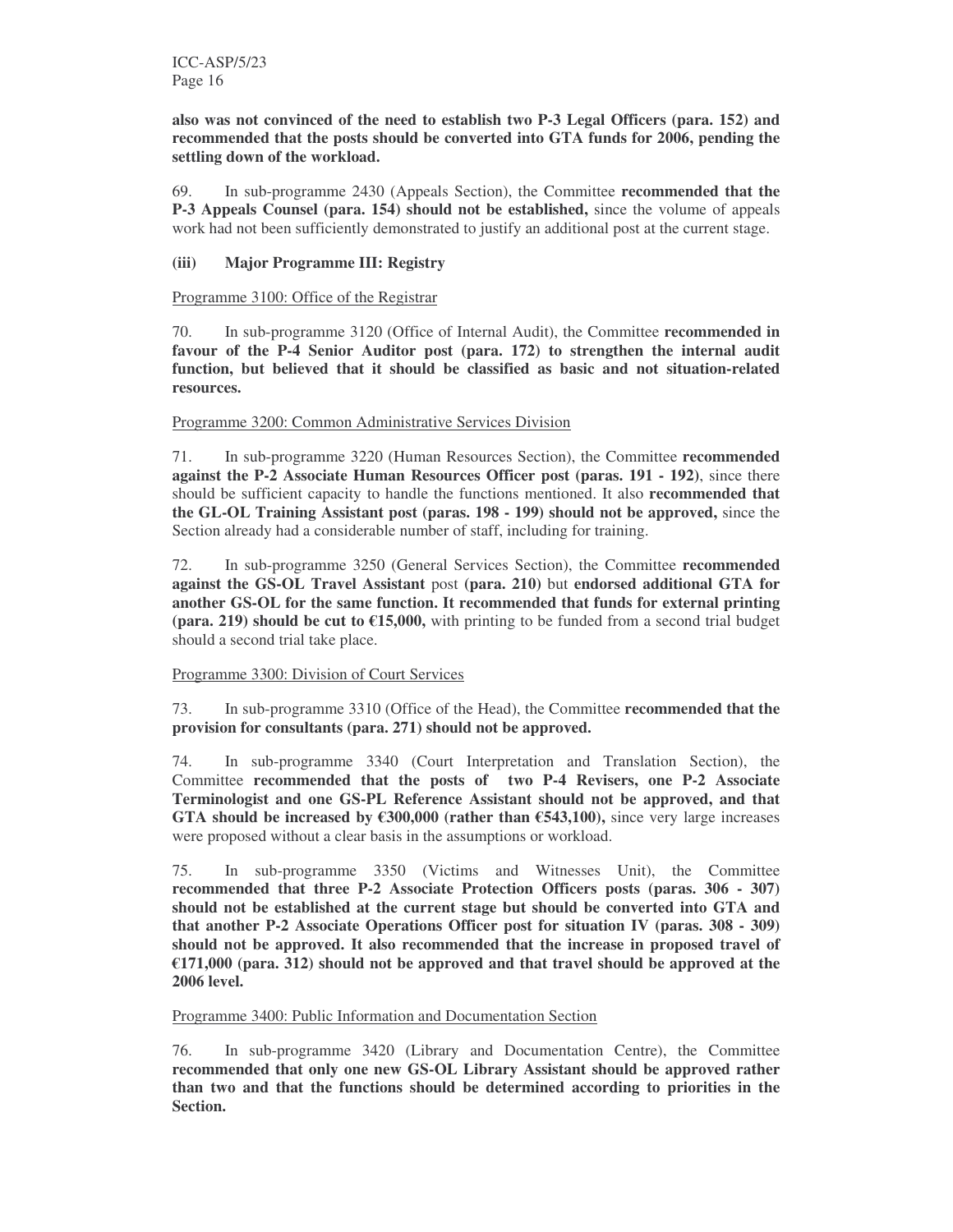77. In sub-programme 3430 (Public Information Unit), the Committee **recommended that the P-3 Conference Organizer (paras. 329 - 331) should not be approved,** since the functions related to protocol and the post had been rejected in the 2006 budget. The Committee **recommended that the two P-2 Associate Outreach Officer posts (paras. 334 - 337) should not be approved, since the Section already had considerable resources** and the Committee was not satisfied that the need for additional posts had been justified in terms of results. The Committee **also recommended that GTA of €62,600 for administrative assistance (paras. 340 - 341) should not be approved,** since it had not been adequately justified. The Committee **was not convinced of the need to increase contractual services for printing (paras. 342 - 345) by €438,000 and recommended a smaller increase of €200,000.**

#### Programme 3500: Division of Victims and Counsel

78. In sub-programme 3520 (Defence Support Section), the Committee **recommended a reduction of travel (paras. 356 - 357) by €10,000 to the 2006 level.**

79. In sub-programme 3530 (Victims Participation and Reparations Section), the Committee **recommended against the GTA provision of €31,200 (para. 366), for which justification was inadequate.**

#### Programme 3600: Secretariat of the Trust Fund for Victims

80. **The Committee recommended that the Secretariat's annual budget should be fully incorporated into future proposed budgets for the Court and that a separate presentation of the activities of the Board of Directors of the Trust Fund for Victims should not appear in the report to the Assembly.** The Committee **also recommended that travel should be maintained at the 2006 level of €49,000**. The Committee **further observed that the total annual budget of the Secretariat exceeded more than half of the balance of the Trust Fund for Victims. Unless significant progress was made in raising funds to distribute to victims, the Committee noted that it might become necessary to assess the cost-effectiveness of the current arrangements.**

**(iv) Major Programme IV: Secretariat of the Assembly of States Parties**

81. The Committee noted that the Bureau was recruiting a new Director for the Secretariat. While it believed that most changes should await the new Director and **recommended against the establishment of a new P-3 Conference Officer post, it agreed that there was a need to establish stronger policy capacities within the Secretariat. For that reason, the Committee recommended the establishment of the P-3 Legal Officer post and that, in designing the duties of the post, consideration should be given to servicing the growing budgetary and administrative discussions within the Assembly and its subsidiary bodies**.

**(v) Major Programme V: Investment in the Court's Premises**

# Programme 5100: Interim premises

82. The Committee **recommended that resources for security staff should not be approved, except for one GS-OL Assistant Security Officer (para. 409), and urged the host State to implement proper arrangements for interim premises security staff that did not create additional costs for the Court.**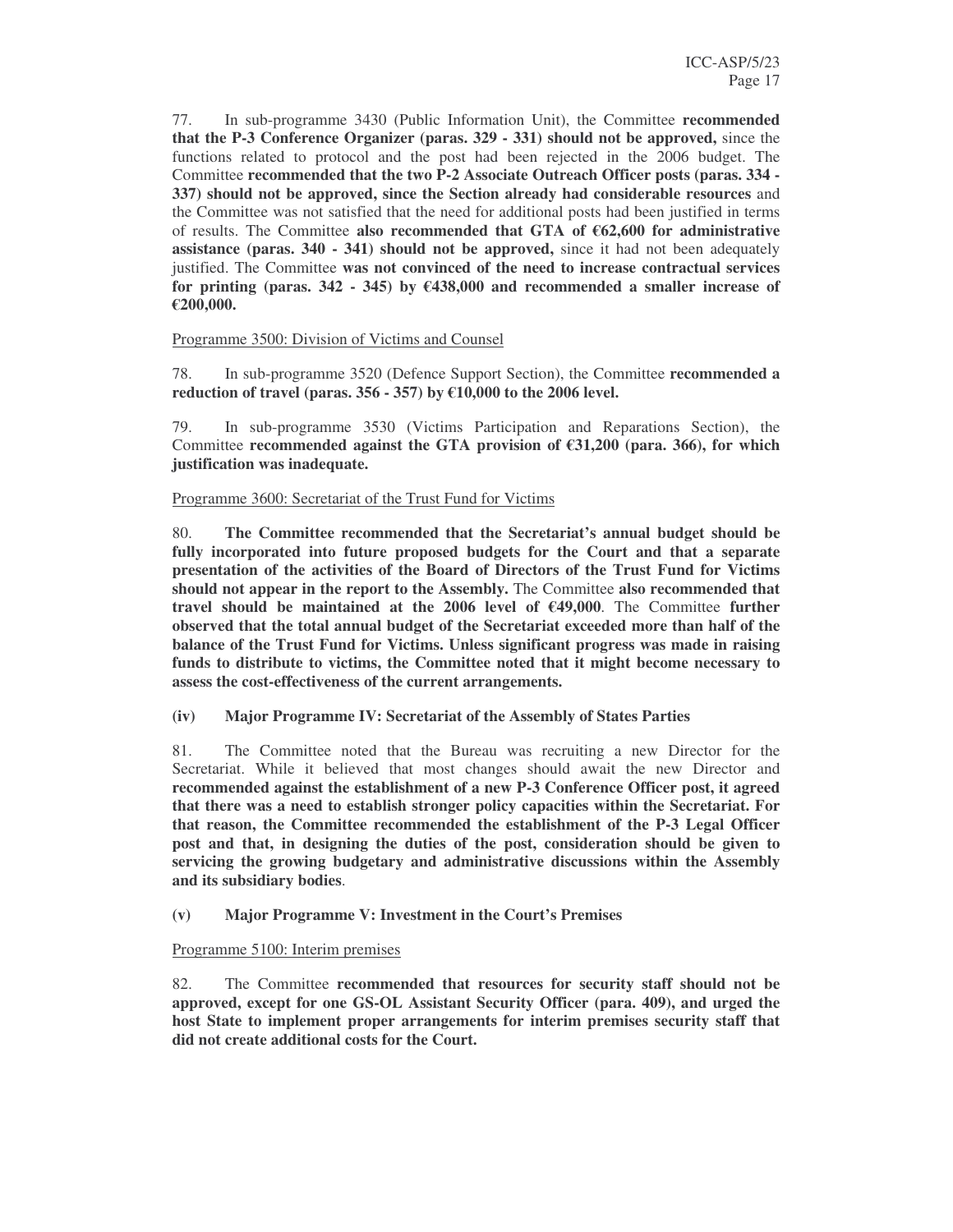### **3. Pension scheme for judges**

83. The Committee recalled that the Assembly had asked the Committee to make recommendations on three issues (in paras. 4, 6 and 7 of resolution ICC-ASP/4/Res.9): the most cost-effective option for administering the judges' pension scheme; the pension terms that should be applicable to future judges of the Court; and the situation of judges who had served at more than one international court. The Committee resumed its consideration of these issues based on the respective reports of the Court.

### Tender to provide a pension scheme

84. The Committee examined the report on a procurement tender for the pension scheme for judges (ICC-ASP/5/18). The Court had contracted an external firm to conduct a tender exercise to identify a suitable provider for insuring the judges' pension scheme in accordance with paragraph 4 of the resolution ICC-ASP/4/Res.9. Only one tender met all of the Court's requirements, including that all risks should be insured, pensions would be paid on a yearly basis, and there should be minimal administrative work for the Court. Under a proposal from Allianz/NL the Court would pay annual pension premiums and Allianz/NL would pay all insured pensions related to those premiums. Any return on investment above 3.3 per cent per annum would be returned to the Court and an administrative cost of 7 per cent of premiums would apply. Premiums would be determined by Allianz/NL individually for each judge based on an assessment of risk.

85. The Committee noted that only the Allianz/NL proposal met the Court's requirements and acknowledged the difficulty of obtaining insurance for a very small and unique pension scheme. Since the United Nations Joint Staff Pension Scheme was incompatible with the pension terms of the judges, the Allianz/NL proposal appeared to be the only viable offer for administering the pension scheme through an external party. The Committee noted that with only a single option available it was difficult to assert that the proposal was the most costeffective solution as requested in the resolution of the Assembly. Nonetheless, the Committee agreed that the search for solutions had been adequate and that the Allianz/NL proposal appeared to be reasonable. **The Committee therefore recommended that the Court should accept the tender of Allianz/NL to insure the judges' pension scheme.**

#### Pension terms applicable to judges

86. The Committee recalled that the conditions of service and compensation for the judges of the Court that were adopted at the first session of the Assembly (and partially revised at the second and third sessions) were modelled on the terms of judges of the International Court of Justice. The pension scheme contained in the conditions of service was non-contributory and paid a pension to judges attaining the age of 60 at half the rate of final salary after completion of a nine-year term, with pro rata reductions for judges who had served between three and nine years, and a pension of one quarter of final income for surviving spouses.

87. The Committee noted that the scheme appeared to assume that the Court was the sole source of a judge's retirement pension, and did not take into account pensions accrued during service at other international courts or in national systems. The Committee felt it was unlikely that judges of the Court would not have sources of pension income other than the Court, given the high qualifications and extensive experience required for election to the Court.

88. The Committee also observed that the non-contributory nature of the scheme and the ability to gain a full pension from only nine years work meant the pension scheme for judges was incommensurate with the pensions available to all other Court staff. It noted that the annual cost to the budget of a judge's pension was approximately  $\epsilon$ 155,560 (equivalent of 84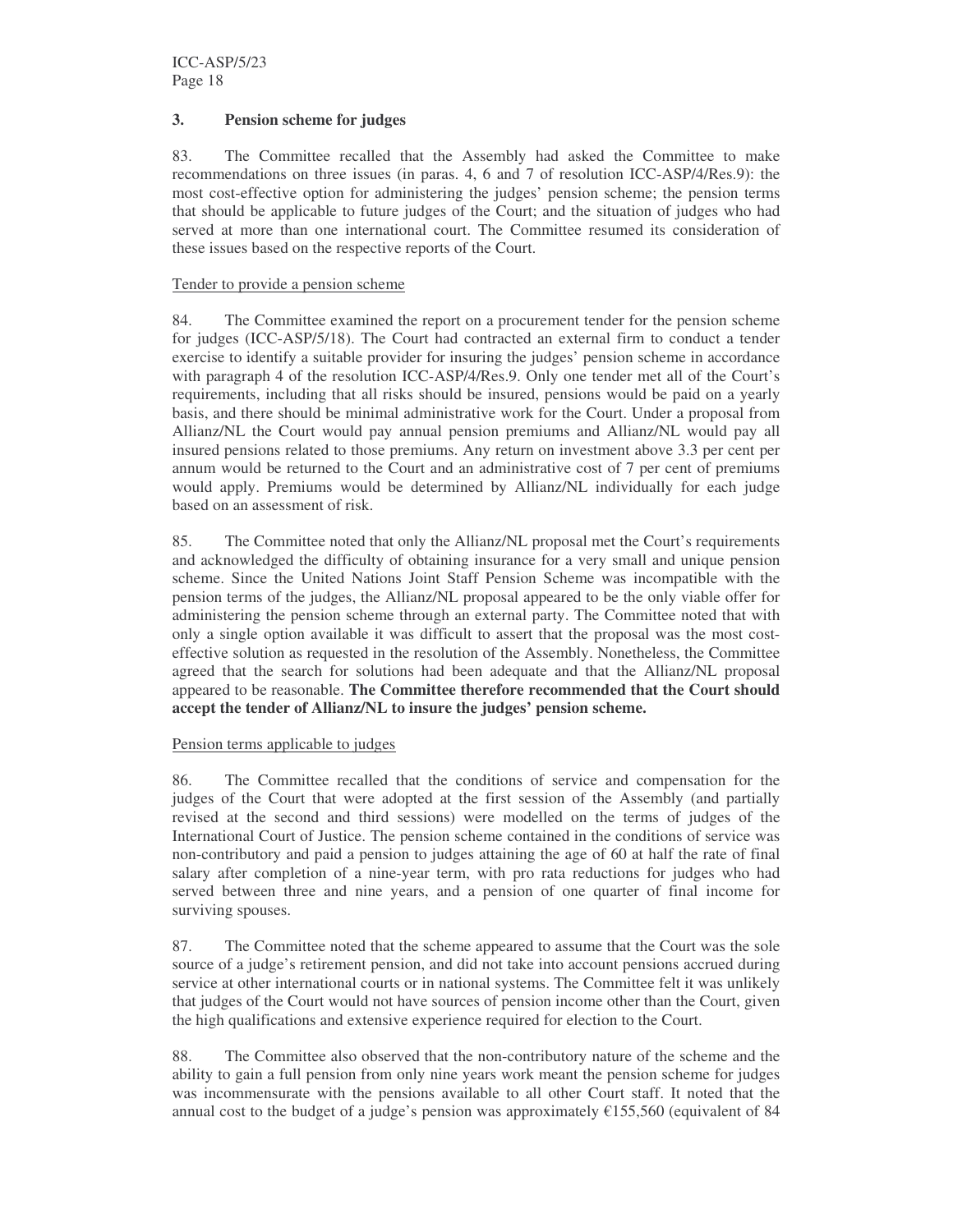per cent of salary) while the annual cost of a pension at the USG level within the United Nations Joint Staff Pension Scheme was  $\epsilon$ 31,510 (although the USG salary level was approximately €34,000 lower than the salary level for judges). The Committee noted that the cost of the pension scheme for judges represented a significant proportion of budgeted annual costs for judges: in 2007 some  $\epsilon$ 2,640,000 was budgeted for this purpose, representing 45 per cent of the total cost of judges to the budget.

89. On the basis of these considerations, the Committee agreed that the pension scheme for future judges should provide a level of pension income commensurate with the proportion of an individual's working life spent in the service of the Court. This would resolve both the difference between the judges' pensions and those of other Court staff and officials and the problem inherent in the fact that the scheme presently took no account of other pensions available to individuals. Moreover, the Committee believed that it was neither desirable nor efficient to maintain a separate set of conditions of service, including a pension scheme, for the small number of judges, which led to, inter alia, the difficulty of obtaining an insurer. The Committee recognised that this would require discontinuing the link with the conditions of service of judges of the International Court of Justice.

90. With this in mind, **the Committee had an initial discussion on alternatives to the present pension scheme for judges and the wider conditions of service that would reflect the principles identified above and preferably avoid the maintenance of separate conditions of service for a small number of people. The Committee agreed to continue its consideration in future on the basis of any guidance that might be provided by the Assembly. To assist its consideration it requested the Court to explore what suitable pension options would be available on the commercial market that would provide future judges with a pension contribution commensurate with their term of service, would not be unduly complex for the Court to administer, and could be provided at a reasonable cost to States Parties**. **The Committee also asked the Court to provide a comparison in tabular form of the conditions of service pertaining to judges and those applicable to other Court staff under rules derived from the International Civil Service Commission.**

#### Pension schemes applicable to judges of international courts

91. The Committee examined a report (ICC-ASP/5/19) prepared in accordance with paragraph 7 of resolution ICC-ASP/4/Res.9, in which the Assembly requested the Committee to consider further the issue of whether existing pensions payable to individual judges who had served at other international tribunals and organizations should be taken into account in determining the pensions payable by the Court.

92. According to the report, the Pension Scheme Regulations of the International Court of Justice, the International Criminal Tribunal for the Former Yugoslavia and the International Criminal Tribunal for Rwanda provided that no pension should be paid to a former judge of those courts who was subsequently elected a judge of another of those courts until his or her term of office had expired. The Committee noted that that arrangement prevented any individual judge from receiving simultaneously a salary from one of the three courts and a pension from another. However, the arrangement had not been extended to the International Criminal Court and it was possible that a judge of the Court might receive a full salary from the Court while in receipt at the same time of a pension from another international court. Similarly, nothing currently prevented a former judge of the Court from receiving both an International Criminal Court pension and a salary from another international court.

93. Notwithstanding the Committee's intention to consider further the pension scheme for future judges of the Court, **the Committee recommended that the Pension Scheme Regulations should be amended immediately to preclude the possibility of individuals receiving a pension from the Court while serving as a judge at another international**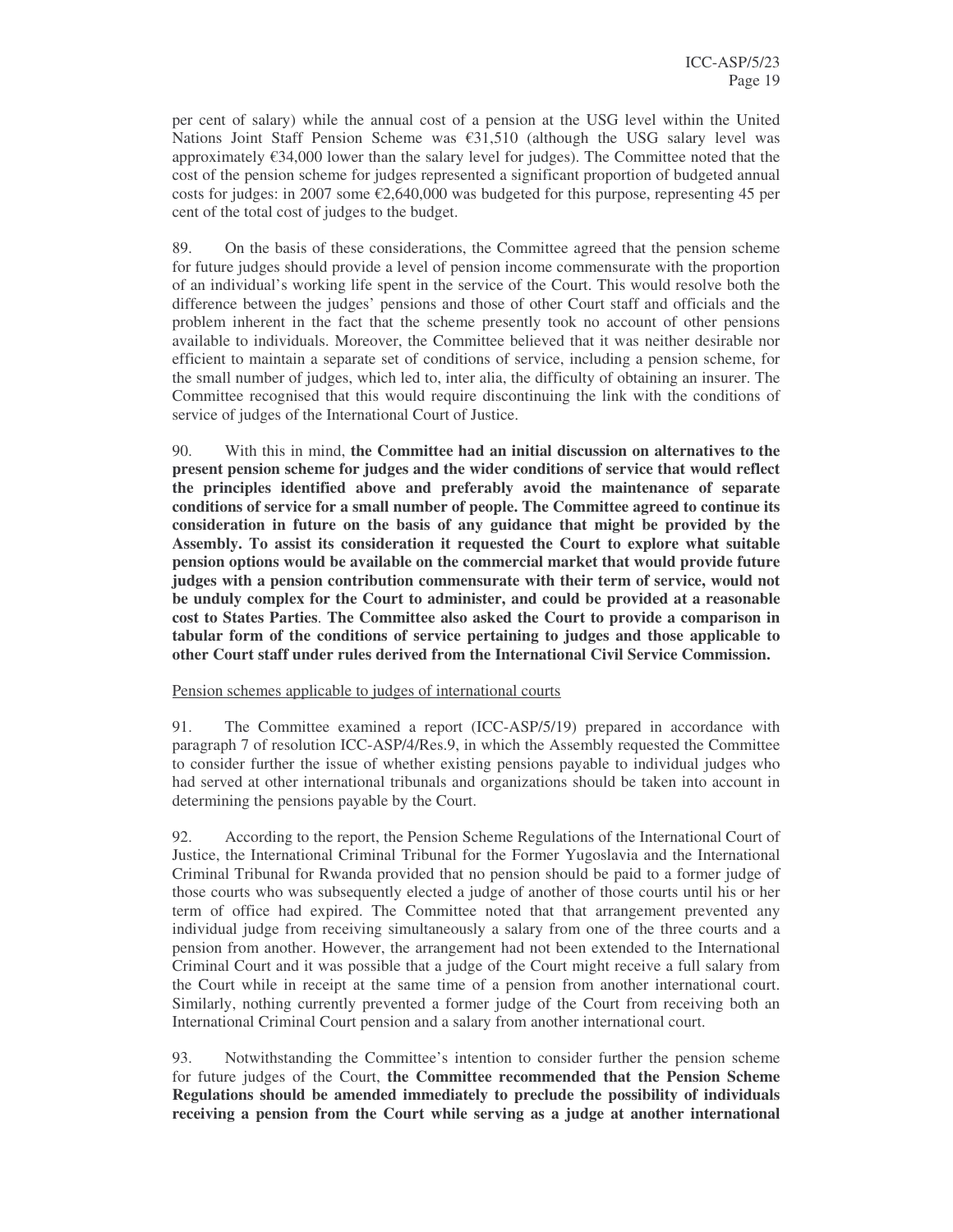**court. The Committee also recommended that the Assembly should invite the General Assembly of the United Nations to consider amending the Pension Scheme Regulations for judges of the International Court of Justice, the International Criminal Tribunal for the Former Yugoslavia and the International Criminal Tribunal for Rwanda to ensure that no former judge of any of those courts received a pension while also serving as a judge of the International Criminal Court.**

94. The report also advised that under the current Pension Scheme Regulations for judges of the International Criminal Court, the International Court of Justice, the International Criminal Tribunal for the Former Yugoslavia and the International Criminal Tribunal for Rwanda, it was possible for a judge who had served on more than one court to receive two or more pensions simultaneously. The Committee noted that the situation of more than one pension being paid to an individual could be remedied by amendment to the Pension Scheme Regulations of the four courts by the Assembly of States Parties to the Rome Statute and the General Assembly of the United Nations. However, the Committee also noted that the question of individuals receiving more than one full pension from different institutions was not limited to previous service in another international court. The Committee observed that since it would be difficult to devise an equitable system for taking pension income from all sources into account in determining the level of pension to be paid by the Court, it might be preferable to amend the Pension Scheme Regulations to provide a level of pension income commensurate with the proportion of an individual's working life spent in the service of the Court (as discussed in para. 89 above). After consideration of the issue on a number of occasions, the Committee felt that the matter would be best resolved by addressing the causes rather than the symptoms. The Committee decided to consider the issue further in the context of its discussions on the pension terms applicable to future judges (see para. 90).

# **4. Conditions of service of judges: relocation upon completion of service**

95. The Court submitted to the Committee a document (ICC-ASP/5/14) containing a proposal to amend the conditions of service and compensation for judges of the Court so as to increase the relocation allowance payable to judges upon completion of service to 24 weeks of net base salary after a nine-year term, and to extend the relocation allowance to judges who had served fewer than five years at the Court. The Committee was informed that the Court had believed it necessary to submit the report to the Assembly because paragraph XIII of the annex to resolution ICC-ASP/3/Res.3 stated that the conditions of service and compensation of judges should be reviewed by the Assembly as soon as practicable following the review of the conditions of service of the judges of the International Court of Justice by the General Assembly of the United Nations. The Committee noted that the General Assembly had amended the relocation allowance for the judges of the International Court of Justice on 13 April 2005, and that the current report had been submitted to the Committee only two working days prior to the commencement of its session. Given the proposal that the conditions of service of judges of the Court should be amended retrospectively to 1 January 2005, and the financial implications of the decision, the Committee wished to express its disappointment at the late submission of the report.

96. The Committee observed that the relocation allowance for judges – both in its current and proposed form – bore no relationship to the costs incurred by judges in returning to their home country at the end of their term. Both on appointment and separation judges were entitled to travel costs and removal expenses for their household goods. On appointment, judges were entitled to  $\epsilon$ 10,000, plus  $\epsilon$ 5,000 for a spouse and each additional child. While the Committee agreed it was desirable to also provide a modest sum to cover the many incidental costs of relocation, it did not believe that such a payment should be dependent on length of service nor that a severance payment amounting to half of annual salary (for a judge who had served for nine years) was appropriate given the nature of fixed term judicial appointments.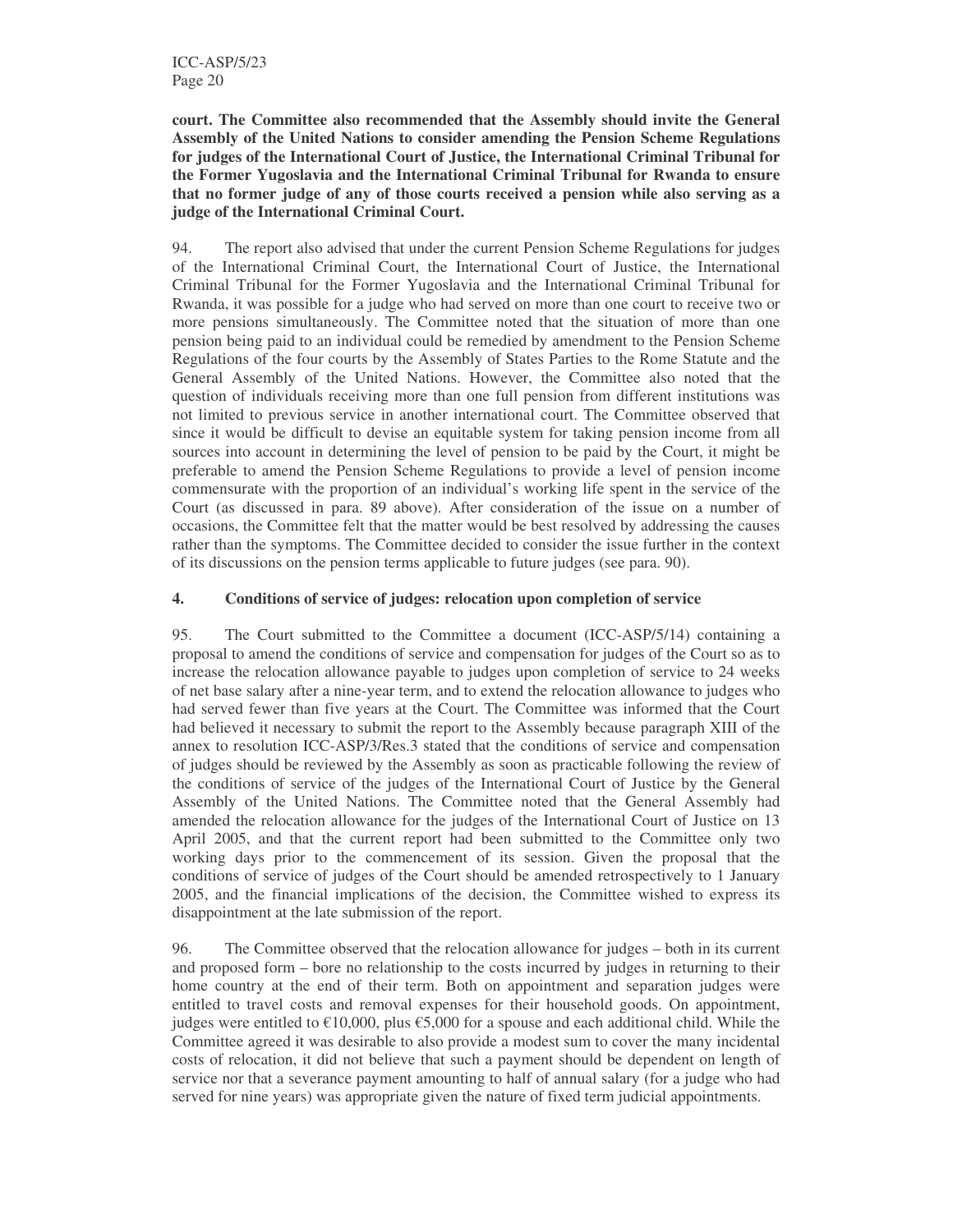97. The Committee noted that the cost to the budget of the Court would be  $\epsilon$ 300,000 for the period up to the end of 2006. It also noted that a further  $\epsilon$ 125,000 was proposed for inclusion in the 2007 and subsequent budgets to ensure that the cost of liabilities were accrued in the accounts.

98. Given its reservations about the basis and size of the relocation allowance, **the Committee recommended that the Assembly should not approve the proposed amendments to the conditions of service for judges nor any increase to the budget for accrued liabilities**. Subject to the decisions of the Assembly, the Committee indicated its willingness to consider the issue further in the broader context of its consideration of the conditions of service for future judges (see paras. 89 - 90).

### **5. Conditions of service and compensation of the Prosecutor and Deputy Prosecutors**

99. The Committee continued its consideration of the conditions of service and compensation for the Prosecutor and Deputy Prosecutors in the light of a further report from the Court (ICC-ASP/5/21) responding to the Committee's previous report (paras. 60 - 63). The Committee noted the costs of each of the options identified, and the difficulties caused by a custom-built system of conditions of service (as existed for judges). The Committee identified two options which the Assembly might choose.

#### *Option A*

100. **The Assembly could confirm the appointment of the Prosecutor and Deputy Prosecutors at the USG and ASG levels, respectively, for the purpose of conditions of service under article 49 of the Statute. That would avoid creating separate conditions of service and would be administratively convenient. However, it would not be commensurate with the conditions of service and remuneration level for the judges. That could be addressed in part by specifying a higher salary level than would normally apply at the USG and ASG levels.**

101. With respect to pensions, the Committee recalled its observation at its fifth session that 'participation in the United Nations Joint Staff Pension Fund (UNJSPF) would be inadequate, and consequently, that a more reasonable scheme should be developed with the advice of a private insurer'. **<sup>5</sup>** That observation had been based on advice from the Court contained in document ICC-ASP/4/11 that the nature of the UNJSPF assumed career-long participation in the Fund, and that the limited terms available to the Prosecutor and Deputy Prosecutors would mean that those individuals would receive a much smaller pension for their term of service than the judges. The Committee noted that document ICC-ASP/5/21 identified the cost to the Court if the Prosecutor and Deputy Prosecutors were to join the UNJSPF and advised that it might be possible to negotiate retrospective participation in the Fund for existing officials back to the beginning of their terms of service.

102. **The Committee noted that should the Assembly determine that the conditions of service and pension scheme for the Prosecutor and Deputy Prosecutors would be those applicable to the USG and ASG levels, respectively, then that would lead to pension entitlements that would not be commensurate with those of the judges. However, the entitlements would be comparable with those of the Registrar and other Court staff who spent only part of their careers in international organizations.**

<sup>5</sup> *Official Records of the Assembly of States Parties to the Rome Statute of the International Criminal Court, Fourth session, The Hague, 28 November – 3 December 2005* (International Criminal Court publication, ICC-ASP/4/32), part II. B. 6 (b), para. 100.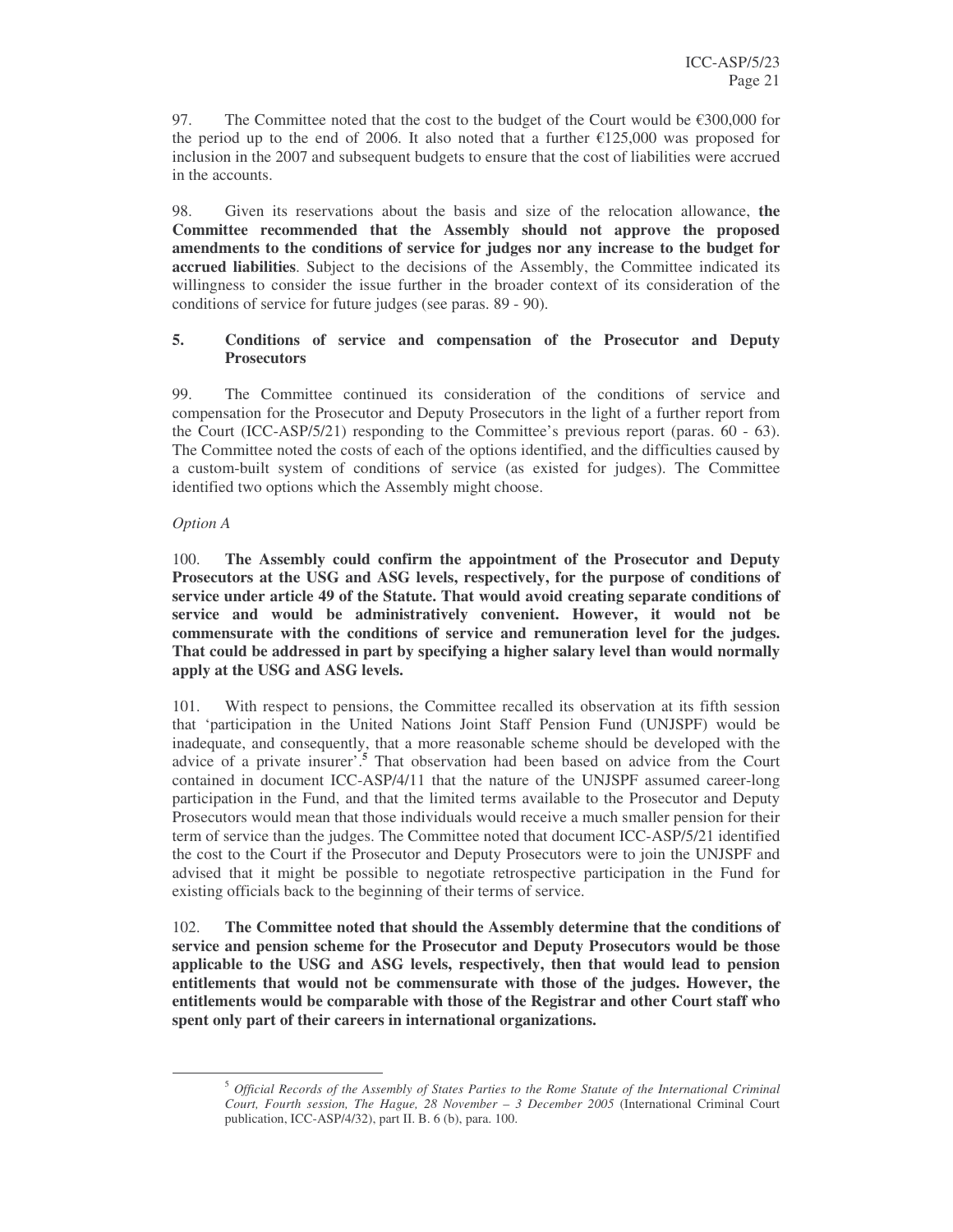### *Option B*

103. The Assembly could amend the conditions of service for judges to include the Prosecutor and Deputy Prosecutors and then consider conditions of service and pensions for future elected officials in total. This would avoid creating a separate system of conditions for service for three officials and could provide parity with judges in remuneration and pensions.

104. **The Committee recognised that both of those options were feasible but agreed that the question of remuneration level and parity with judges was a political one which would be weighed by the Assembly in light of the responsibilities assigned to the Prosecutor in the Statute.** The costs associated with both options were clearly set out in document ICC-ASP/5/21, which had been presented by the Court.

105. The Committee emphasised the need for a decision to be taken on the conditions of service of the Prosecutor and Deputy Prosecutors, especially with respect to pensions since no pension entitlements had yet been established. Once a decision on pension entitlements was made, it would also be necessary to ensure retrospective payment for service up to the date of a decision.

# **E. Premises of the Court**

# **1. Permanent premises**

106. The Committee considered the comprehensive progress report on the future permanent premises of the International Criminal Court (ICC-ASP/5/16) and the report on the governance arrangements for the permanent premises at the International Criminal Court (ICC-ASP/5/17). The Committee was also able to consider the informal summary of the Vice-Presidents of The Hague Working Group of the Bureau from the meeting of experts on permanent premises which had taken place on 21 and 22 September 2006 and which a member of the Committee had attended. The Committee benefited from a discussion of the issues with representatives of the Court and the host State and with the Coordinator of The Hague Working Group.

107. The Committee noted the clearly expressed view of the experts that a new building was the most preferable option. That option was likely to offer the greatest value in the long term. In particular, a new building would provide the best solution to the need for flexibility and scalability, given the many unknown factors likely to affect the Court's future workload.

108. The Committee recalled the view it had expressed at its fifth session that the Alexanderkazerne option would probably offer the most flexibility in matching the requirements of interested parties. Since that decision, the host State had made its improved bid, offering land at the Alexanderkazerne and a €200million loan. **The Committee recommended that efforts should be focused on new premises at the Alexanderkazerne, and that work in relation to other options should be suspended until such time as the Assembly could make an informed decision as to whether to proceed with the Alexanderkazerne**.

109. The Committee noted the need for a detailed functional brief to help determine likely costs and to provide the basis for future decisions, and it **recommended that the Court should commence work on the brief at the earliest opportunity, which should facilitate the development of financial estimates based on various options of size and capacity. That would enable the Committee to make recommendations to the Assembly on the key decisions in relation to the permanent premises.**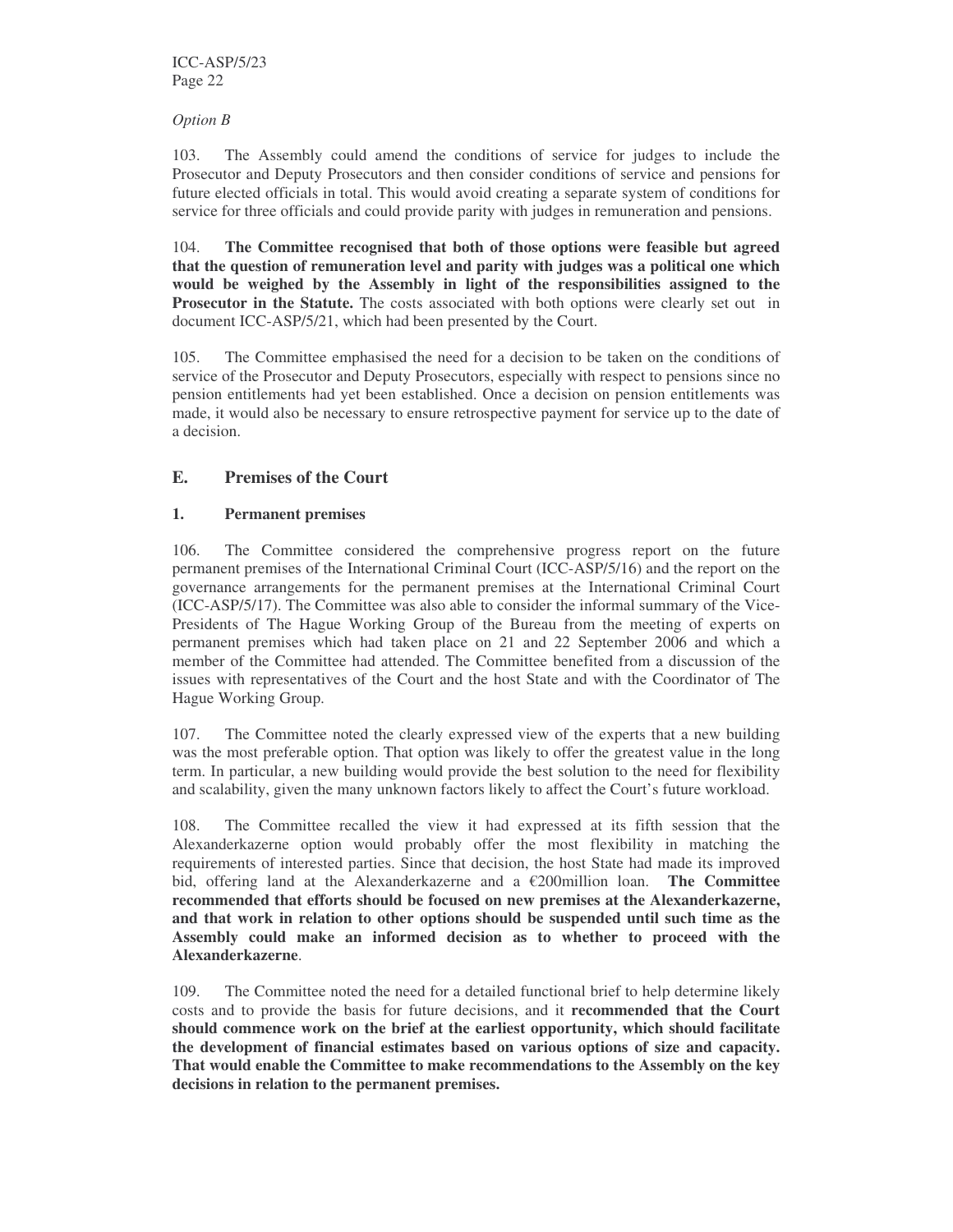110. The Committee welcomed the clarification by the host State of the position whereby the Court would own the buildings of the permanent premises and the host State the land. **The Committee agreed that it was also essential for the host State to clarify the exact terms of its additional bid to provide the Alexanderkazerne site and requested that the clarification should be provided to States and to the Committee before 31 March 2007.**

111. The Committee also considered the report on the governance arrangements for the Court's permanent premises. Although the report addressed some of the requirements, it recognised that further work was needed and suggested that the proposal should be supplemented as the project progressed. The Committee did not believe that that was a suitable way to proceed.

112. **The Committee recommended that a comprehensive and unambiguous governance framework should be put in place at the outset. The framework should define the distribution of rights and responsibilities among the different stakeholders and participants, determine the rules and procedures for making decisions and setting objectives, and establish a system for monitoring and reporting performance against project objectives**. Developing that framework as the project progressed would not provide the level of assurance to stakeholders that the governance framework sought to provide. The Committee emphasised that strong governance arrangements were essential to the success and cost control of the project, and cautioned against rushing decisions on that (or any other aspect of the project).

113. The Committee also noted that a better sequencing of the project was emerging and **recommended that the Court should prepare a clear timetable for the decisions that would be required to advance the project. In that regard, it noted that a decision on how to finance the project would not be needed until the project was ready to proceed. It agreed that examination of financing options should be undertaken over the following two years to ensure that options were properly considered and that the Assembly would be in a position to make a decision at the appropriate time should the Alexanderkazerne project proceed. As a first step, the Committee recommended that full details of the host State low-cost loan offer should be provided at an early stage. The Committee believed that the Assembly would need to know the range of flexibility available, particularly with respect to the sum borrowed and the term of the loan, including details of how the loan could be drawn and how it must be repaid. The provision of that information would then assist the Committee and the Assembly in comparing the low-cost loan offer to other financing options such as direct assessment of States or private lending. An assessment of the value of the low-cost loan to States would be needed as well as a firm estimate of the cost of the loan to the host State.**

#### **2. Interim premises**

114. The representative of the host State referred to the discussion of the issue of interim premises by the Committee at its previous session and the decision taken by it to endorse the Bureau's recommendation to select one of the options proposed by the host State, namely, the pre-fabricated premises, as the most convenient solution. Unfortunately, a number of problems had arisen in connection with that option, which at the current stage could be considered as practically unsolvable. Meanwhile, the host State had learned that a new office building was being planned by a property developer on a block in the immediate vicinity of the temporary headquarters of the Court (the "Arc"), which was expected to be completed in early 2008.

115. The new building was closer to the Arc than the pre-fabricated options and did not pose major difficulties in respect of security arrangements. The financial offer by the host State regarding the temporary accommodation of the Court was also applicable to the new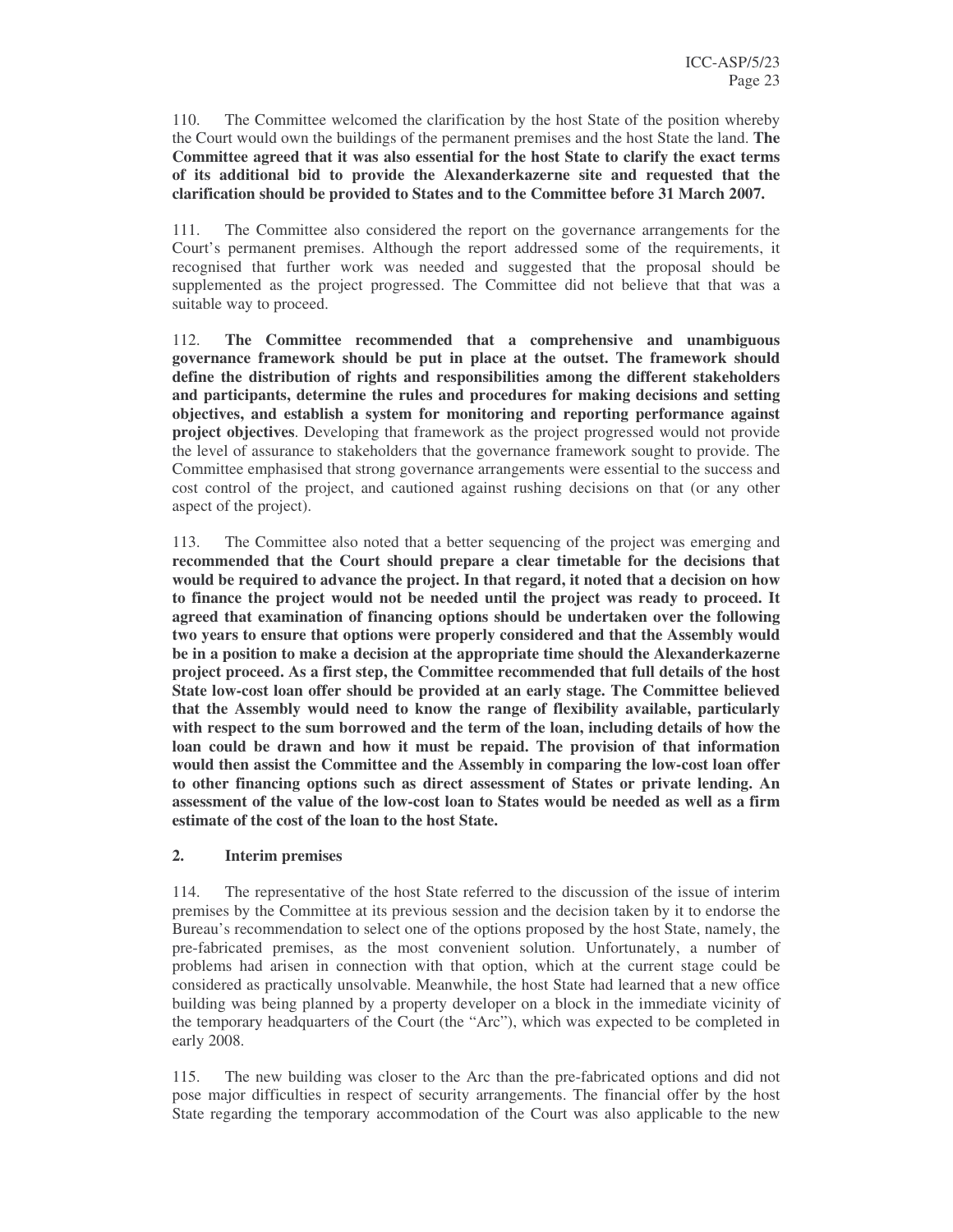ICC-ASP/5/23 Page 24

option. The following alternative was also possible. The new office building had twice the extra capacity required by the Court, and Eurojust, which currently shared the Arc with the Court, had informed the host State that it would require additional accommodation from 2008**.** In view of that development, the host State had suggested that Eurojust use the whole new building as temporary premises and the Court could then use the B-wing of the Arc to fulfil its additional requirements. In the view of the host State, that would not only be the most economical way of meeting the accommodation requirements of both organizations, but would also be consistent with the "One Court" principle. It should be noted, however, that that alternative, although favoured by the host State, was still dependent on the position to be taken by Eurojust and the member States of the European Union.

116. The host State added that until additional interim premises for the Court had been completed, it had provided temporary office space to the Court on two floors of the Hoftoren building and, at the Court's request, a third floor with a capacity of around 40 workstations would be prepared for use by the Court in 2007.

117. Court officials stressed that even with the new option foreshadowed by the host State, additional space was needed between the current date and March 2008. They suggested that two additional floors in the Hoftoren building (in addition to the three already granted) might help as an initial step, but still more space would be needed very shortly thereafter. Any additional space should be allocated in the same building as that would substantially reduce the cost of "temporary interim" premises, by avoiding the need to replicate the infrastructures needed for, *inter alia*, security and information technology. Both the representative of the host State and Court officials were in agreement about the convenience of having the Secretariat of the Assembly of States Parties, as an integral part of the Court, located in the same premises as the Court's main organs**.** Furthermore, **the Committee recommended that the Court and the host State should endeavour to secure office space for the translation teams of the Secretariat of the Assembly, which were recruited in the second semester of each year to prepare the documentation for the Assembly and the Committee, in the "temporary interim" premises used by the rest of the Court, so as to reduce the costs of replicating the basic infrastructure.**

118. On the issue of security, the view of the Court officials was that the degree of security required by the Court should be the same for all its integral parts, since reducing the level of security for one area of the Court could result in that area being perceived as a softer target.

119. The Committee was dismayed that the issue of interim premises still remained unresolved and expressed concern at both the impact on the efficient running of the Court and the continuing drain on management time caused by the ongoing uncertainty and disruption. **The Committee called on the host State to make every effort to bring the issue to a speedy conclusion. The Committee also requested the Court to look objectively and pragmatically to ensure that the actual level of security stipulated was consistent with the risk.**

#### **F. Other reports**

#### **1. Application criteria for accessing the Trust Fund for the participation of least developed countries and other developing States in the work of the Assembly**

120. At its fourth session, the Assembly had decided to "make a provisional change to the terms of the trust fund established by paragraph 1 of resolution ICC-ASP/2/Res.6 for the year 2006 to allow other developing States to draw on the fund so as to enhance the possibility of such States to participate in the activities of the Assembly of States Parties in meetings in, but not limited to, The Hague, and requests the Bureau to review the terms of the trust fund and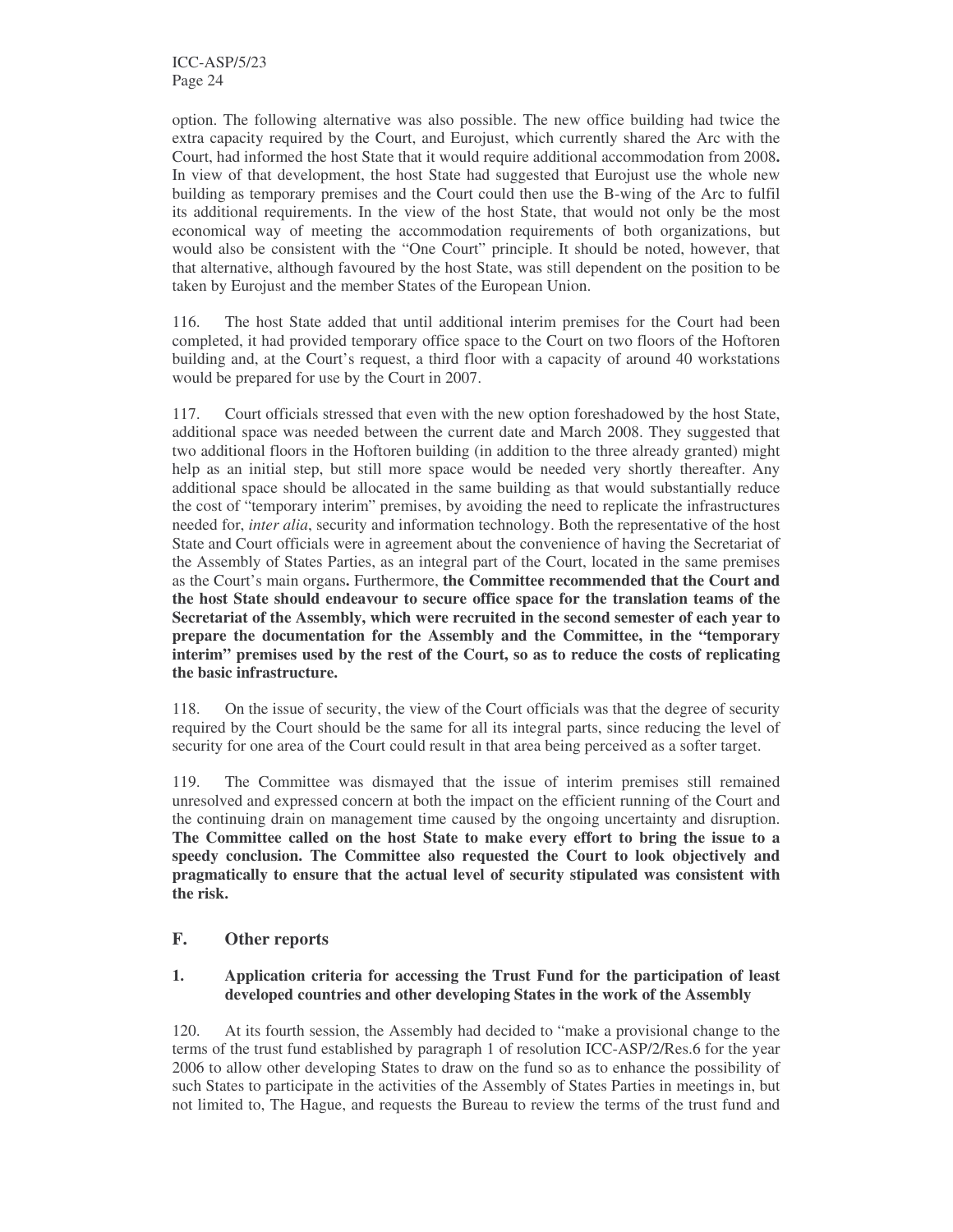make recommendations on application criteria for accessing the fund to the fifth session of the Assembly of States Parties, through the Committee on Budget and Finance with a view to maximising its effectiveness within the resources available…". 6

121. At its seventh session, the Committee had not yet received the formal report of the Bureau on the matter. Nonetheless, the Committee was of the view that its comments could be limited to noting that the decision by the Assembly was of a political nature and that having a single fund to be drawn upon by both least developed countries and other developing States might have an impact on the level of contributions from donors that might otherwise be channelled specifically to support least developed countries.

# **2. Appointment of the External Auditor**

122. With regard to the appointment of the External Auditor, the Committee considered the report on the reappointment of the External Auditor prepared by the Court (ICC-ASP/5/4), expressed its appreciation for the exemplary work performed by the External Auditor and therefore **recommended that the National Audit Office of the United Kingdom of Great Britain and Northern Ireland should be appointed for a second quadrennium (2007 - 2010)**.

# **3. Organizational nature of the Court**

123. With regard to the organizational nature of the Court, the Committee **emphasized that it kept the matter under review on a regular basis, since the issue constituted an integral part of its deliberations at each session.**

# **G. Other matters**

# **1. Relationship with the Special Court for Sierra Leone**

124. The Committee was invited by the Court to consider informal papers relating to the financial arrangements for the Special Court for Sierra Leone to use the facilities of the International Criminal Court. A specific issue related to the basis of charging. The Committee noted that the letter from the President of the Assembly to the President of the Court, dated 12 April 2006, referred to the request "being cost neutral to the ICC". Article 3, sub-paragraph 3, of the Memorandum of Understanding between the International Criminal Court and the Special Court referred to payment "in respect of all clearly identifiable direct and indirect costs … Such costs shall include a component for any depreciation in the value of ICC owned equipment or property …".

125. That gave rise to the question of whether the costs should at one extreme reflect only the additional identifiable costs that the Court would incur, or, at the other extreme, the full economic value of the facilities being provided. The view of the Committee was that adopting a commercial approach was not consistent with engendering a spirit of cooperation between international organizations. **The recommendation of the Committee was that the charges should reflect the clearly identifiable direct and indirect costs that the Court incurred, to which a management fee of 13 per cent should be added to reflect the unquantifiable cost of Court management in providing the use of its facilities.**

<sup>6</sup> *Official Records of the Assembly of States Parties to the Rome Statute of the International Criminal Court, Fourth session, The Hague, 28 November to 3 December 2005* (International Criminal Court publication, ICC-ASP/4/32), part III, resolution ICC-ASP/4/Res.4, para. 38.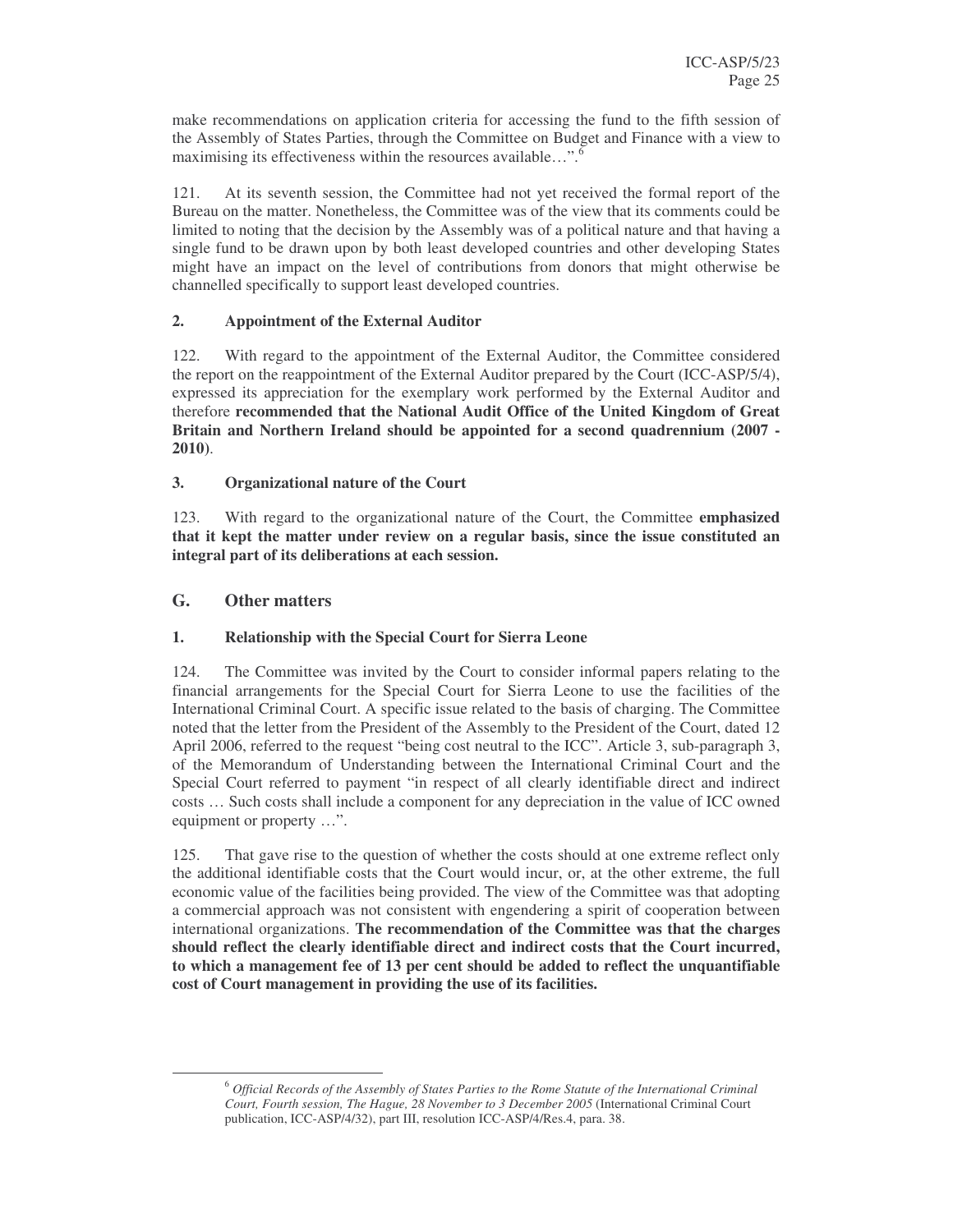### **2. Future meetings**

### 126. **The Committee decided to hold its eighth session in The Hague, from 23 to 26 April 2007, and its ninth session, tentatively, from 8 to 12 October 2007 in The Hague, with the latter dates to be confirmed at the Committee's April session**.

127. The Committee observed that its workload had increased markedly since its first session in 2003. It had become increasingly difficult to respond to the expectations of the Assembly, the informal working groups of the Bureau, and the Court, while also discharging its mandated functions. <sup>7</sup> Moreover, the extensive discussions in the working groups and the increase in time for the Assembly reflected an increasing intergovernmental deliberation over the Court's budget, administration and premises. That trend also affected the Committee's role and workload. The Committee emphasised its wish to continue to provide high quality advice to the Assembly across the range of issues within the Committee's terms of reference. It agreed that action was needed to preserve the Committee's ability to provide such advice and meet the expectations of the Assembly.

128. While the Committee did not believe that a substantial expansion of the time allotted to its sessions would be justified, it agreed that its April session should be extended from three to four days. Given the time taken by formalities and preparation and adoption of the report at each session, the April session currently provided less than two days of time to hold substantive discussions. A fourth day would increase the time for substantive discussion at a limited cost: The programme budget implications for Major Programme IV would amount to approximately  $E11,800$ .

129. The Committee noted a tendency for some issues to be placed on its agenda at every session. While that might be necessary or desirable in some instances, the Committee wished to indicate its preference to consider issues only once each year unless there were compelling reasons to do otherwise. In general, the Committee would focus on the proposed programme budget and related budgetary matters in October each year, while considering various policy issues at its April session. The Committee agreed that the Chairperson should consult informally with all Committee members, the Secretariat of the Assembly and the Court in shaping the agenda for each session well in advance, in accordance with the Committee's mandate and with the instructions of the Assembly.

130. For its next session, the Committee indicated its wish to consider the budget presentation<sup>8</sup> with a view to improving the quality of the budget approval process. The Committee also decided to consider at its next session progress made by the Court in implementing human resources systems, and the suitability of the common system for the Court's human resources requirements. It also wished to consider the implementation of SAP-ERP system within the Court and how that could improve future budgeting and reporting. Finally, it also wished to review the operation of the legal aid scheme since the Committee's last consideration of the scheme.

# **3. Timeliness of documentation**

131. The Committee expressed concern that its recommendation to the Court, contained in paragraph 72 of the report on the work of its sixth session, had by and large not been implemented. It wished to **convey once more to the Court the importance that the Committee attached to the timely, staggered and orderly submission to the Secretariat of the Court's reports and other documents, so as to ensure that they were distributed to the Committee at least three weeks in advance of its sessions, thus giving members of the**

<sup>7</sup> Annex to resolution ICC-ASP/1/Res.4.

<sup>&</sup>lt;sup>8</sup> See paragraphs 48 to 50 of this report.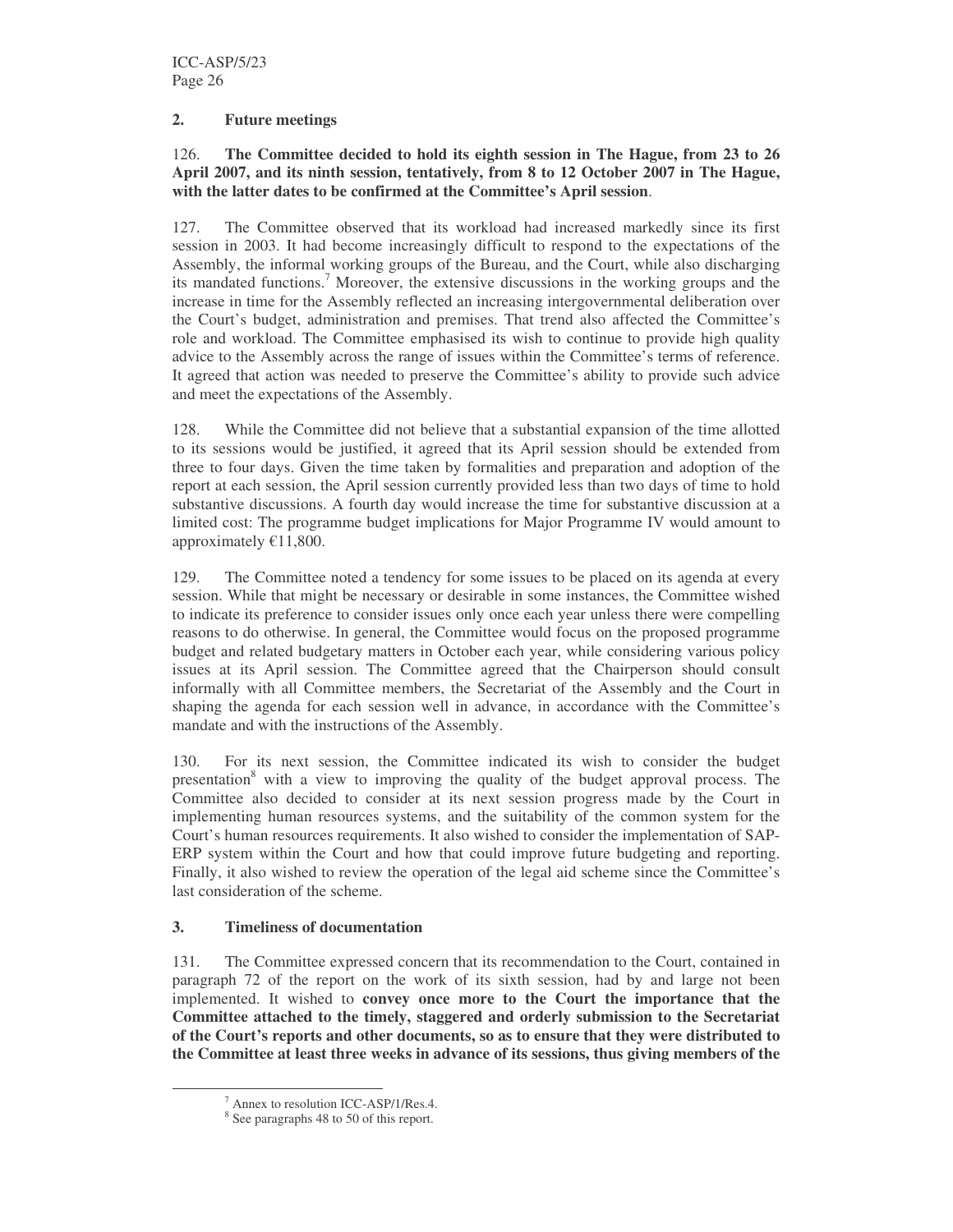**Committee a reasonable time to examine them in a thorough and detailed manner prior to their arrival at the session.**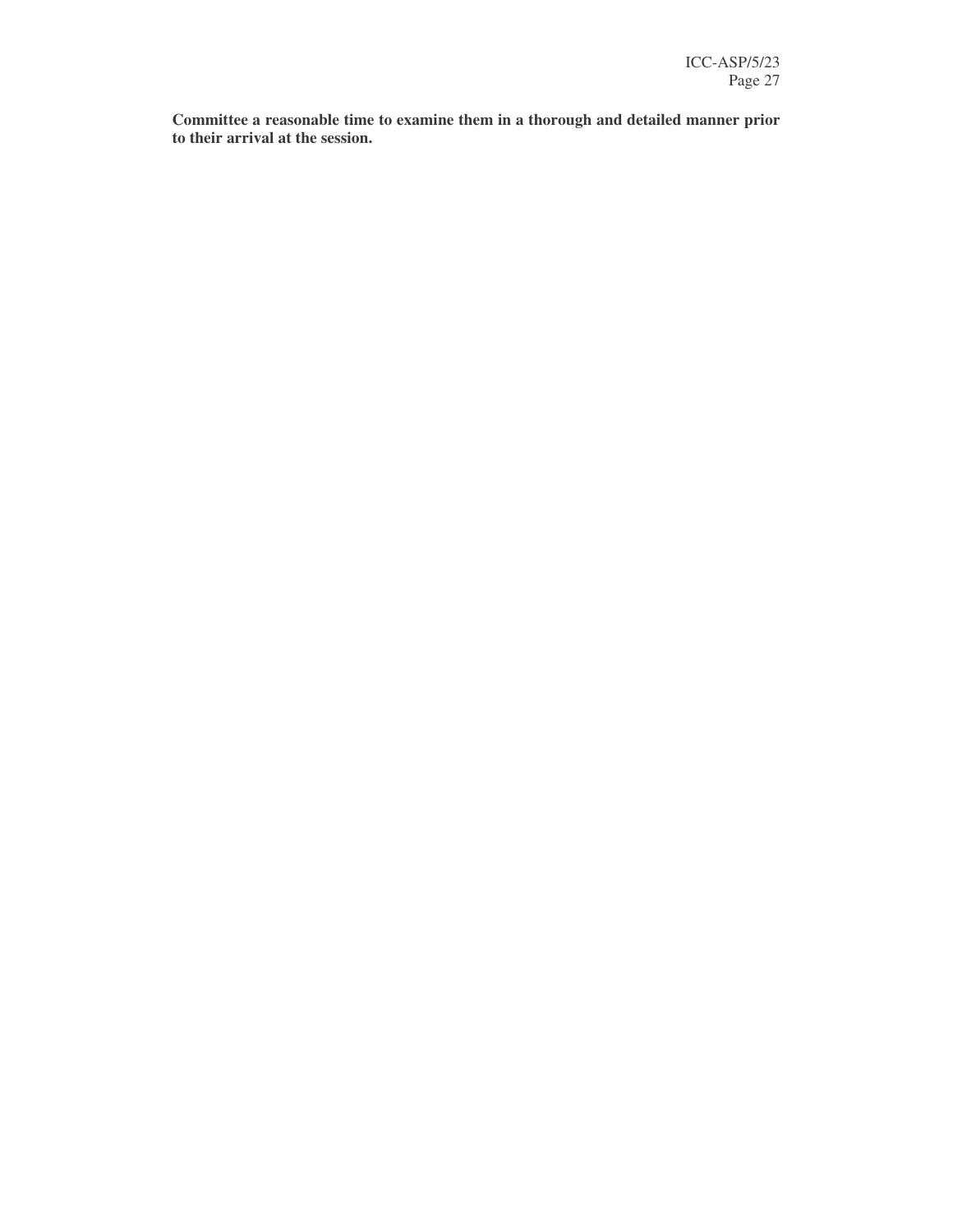# **Annex I**

# **List of documents**

| $ICC-ASP/5/1$                    | Report of the Committee on Budget and Finance on the<br>work of its sixth session                                                                                                   |
|----------------------------------|-------------------------------------------------------------------------------------------------------------------------------------------------------------------------------------|
| $ICC-ASP/5/2$                    | Financial statements for the period 1 January to 31<br>December 2005                                                                                                                |
| ICC-ASP/5/2* Arabic only         | Financial statements for the period 1 January to 31<br>December 2005                                                                                                                |
| $ICC-ASP/5/3$                    | Trust Fund for Victims financial statements for the period 1<br>January to 31 December 2005                                                                                         |
| $ICC-ASP/5/4$                    | Report on the reappointment of the External Auditor                                                                                                                                 |
| $ICC-ASP/5/5$                    | Report of the Office of Internal Audit                                                                                                                                              |
| $ICC-ASP/5/6$                    | Strategic Plan of the International Criminal Court                                                                                                                                  |
| $ICC-ASP/5/7$                    | Report on the strategy of the Court on Information and<br><b>Communication Technologies</b>                                                                                         |
| $ICC-ASP/5/8$                    | Report to the Assembly of States Parties on the activities<br>and projects of the Board of Directors of the Trust Fund for<br>Victims for the period 16 August 2005 to 30 June 2006 |
| ICC-ASP/5/8/Corr.1 French only   | Report to the Assembly of States Parties on the activities<br>and projects of the Board of Directors of the Trust Fund for<br>Victims for the period 16 August 2005 to 30 June 2006 |
| $ICC-ASP/5/9$                    | Proposed Programme Budget for 2007 of the International<br>Criminal Court                                                                                                           |
| ICC-ASP/5/9/Corr.1* English only | Proposed Programme Budget for 2007 of the International<br>Criminal Court - Corrigendum                                                                                             |
| ICC-ASP/5/9/Corr.2               | Proposed Programme Budget for 2007 of the International<br>Criminal Court – Corrigendum                                                                                             |
| $ICC-ASP/5/10$                   | Report on the Court Capacity Model                                                                                                                                                  |
| ICC-ASP/5/10* English only       | Report on the Court Capacity Model                                                                                                                                                  |
| $ICC-ASP/5/11$                   | Provisional agenda                                                                                                                                                                  |
| $ICC-ASP/5/12$                   | Strategic Plan for Outreach of the International Criminal<br>Court*                                                                                                                 |
| $ICC-ASP/5/13$                   | Report on the budget performance of the International<br>Criminal Court as at 31 August 2006                                                                                        |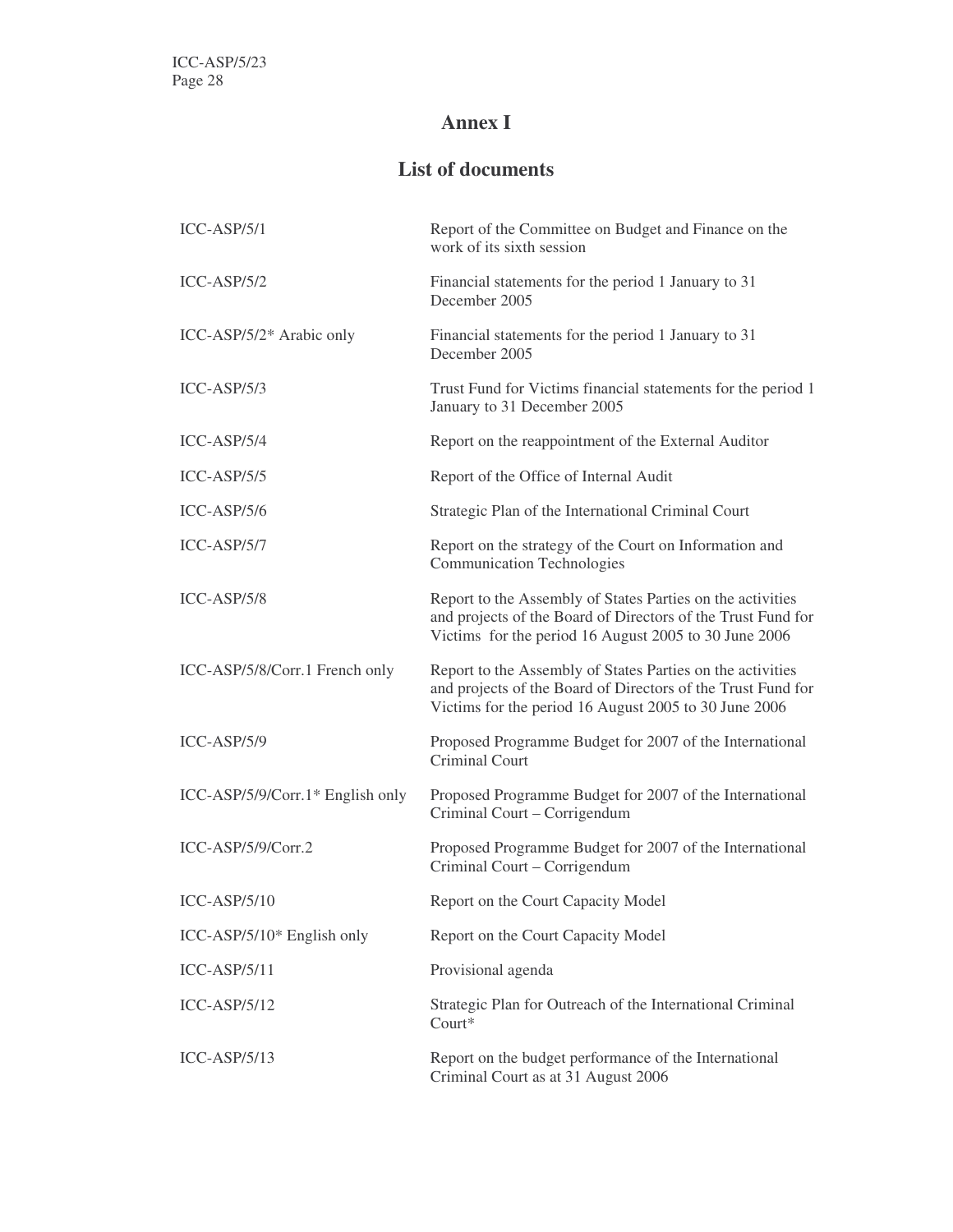| $ICC-ASP/5/14$              | Amendments to the conditions of service and compensation<br>for judges of the International Criminal Court - Relocation<br>upon completion of service |
|-----------------------------|-------------------------------------------------------------------------------------------------------------------------------------------------------|
| $ICC-ASP/5/CBF.2/1$         | Report of the Registrar on pension schemes applicable to<br>judges in other international tribunals                                                   |
| ICC-ASP/5/CBF.2/2           | Report on the future permanent premises of the International<br>Criminal Court - Comprehensive progress report                                        |
| $ICC-ASP/5/CBF.2/3$         | Report on the governance arrangements for the permanent<br>premises of the International Criminal Court                                               |
| $ICC-ASP/5/CBF.2/4$         | Report on the conditions of service and compensation of the<br>Prosecutor and Deputy Prosecutors: financial costings for<br>pensions                  |
| $ICC-ASP/5/CBF.2/5$         | Report on a procurement tender for the pension scheme for<br>judges                                                                                   |
| ICC-ASP/5/CBF.2/L.1         | Provisional agenda                                                                                                                                    |
| $ICC-ASP/5/CBF.2/L.2/Rev.1$ | Annotated list of items included in the provisional agenda                                                                                            |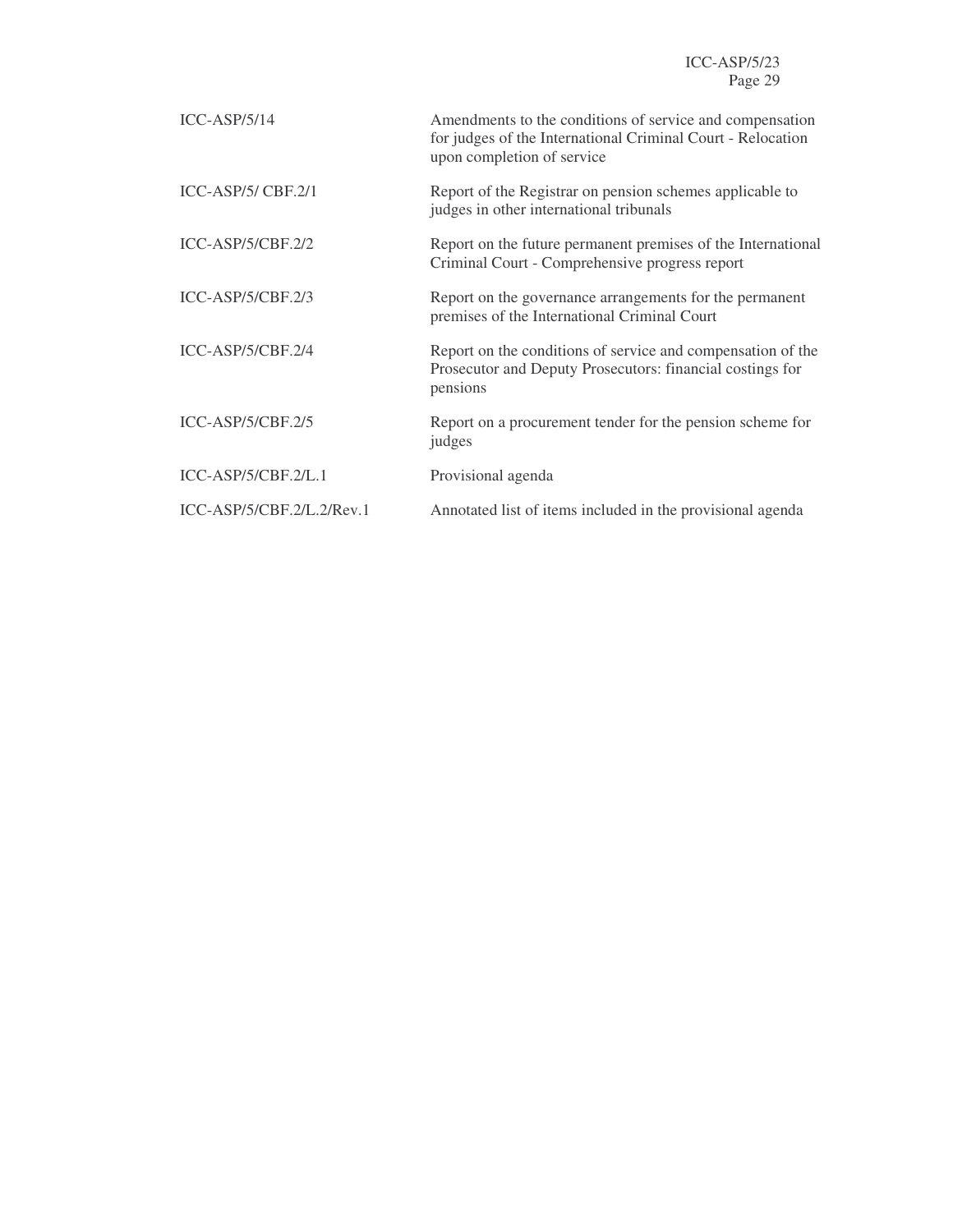# **Annex II**

|                       | <b>States Parties</b>                       | <b>Prior Year</b><br>Assessed | Prior Year           | <b>Prior Year</b><br>Outstanding | 2006                             | 2006<br>Contributions | 2006<br>Outstanding      | Total<br>Outstanding     |
|-----------------------|---------------------------------------------|-------------------------------|----------------------|----------------------------------|----------------------------------|-----------------------|--------------------------|--------------------------|
|                       |                                             | <b>Contributions</b>          | Receipts             | Contributions                    | Assessed<br><b>Contributions</b> | Receipt               | Contributions            | Contributions            |
|                       | Afghanistan                                 | 5,266                         | 5,266                |                                  | 3,199                            | 381                   | 2,818                    | 2,818                    |
| $\mathfrak{D}$        | Albania                                     | 13,436                        | 13,436               |                                  | 7,996                            | 948                   | 7,048                    | 7,048                    |
| 3                     | Andorra                                     | 14,873                        | 14,873               |                                  | 7,996                            | 7,996                 |                          |                          |
| $\overline{4}$        | Antigua and Barbuda                         | 8,677                         | 8,677                |                                  | 4,798                            | 4,798                 |                          |                          |
| 5                     | Argentina                                   | 2,999,978                     | 1,876,392            | 1,123,586                        | 1,528,893                        |                       | 1,528,893                | 2,652,479                |
| 6                     | Australia                                   | 4.955.953                     | 4,955,953            |                                  | 2.546.022                        | 2,546,022             |                          |                          |
| $\overline{7}$        | Austria                                     | 2,716,797                     | 2,716,797            |                                  | 1,373,765                        | 1,373,765             |                          |                          |
| 8<br>9                | Barbados                                    | 28,248<br>3,350,429           | 28,248<br>3,350,429  | $\overline{\phantom{a}}$         | 15,993<br>1,709,609              | 15,993<br>1,709,609   | ÷.                       | ÷                        |
| 10                    | Belgium<br>Belize                           | 3,099                         | 3,099                |                                  | 1,599                            | 1,599                 |                          |                          |
| 11                    | Benin                                       | 6,196                         | 6,196                |                                  | 3,199                            | 381                   | 2,818                    | 2,818                    |
| 12                    | Bolivia                                     | 27,265                        | 4,914                | 22,351                           | 14,393                           |                       | 14,393                   | 36,744                   |
| 13                    | Bosnia & Herzegovina                        | 9,912                         | 9,912                |                                  | 4,798                            | 4,798                 |                          |                          |
| 14                    | Botswana                                    | 35,942                        | 35,942               |                                  | 19,191                           | 19,191                |                          |                          |
| 15                    | Brazil                                      | 5,207,107                     | 1,754,131            | 3,452,976                        | 2,435,673                        |                       | 2,435,673                | 5,888,649                |
| 16                    | Bulgaria                                    | 50,197                        | 50,197               |                                  | 27,187                           | 27,187                |                          |                          |
| 17                    | <b>Burkina</b> Faso                         | 3,863                         | 189                  | 3,674                            | 3,199                            |                       | 3,199                    | 6,873                    |
| 18<br>19              | Burundi<br>Cambodia                         | 1,474<br>6,196                | 91<br>6,196          | 1,383                            | 1,599<br>3,199                   | 3,016                 | 1,599<br>183             | 2,982<br>183             |
| 20                    | Canada                                      | 8,560,895                     | 8,560,895            | $\overline{\phantom{a}}$         | 4,498,719                        | 4,498,719             |                          |                          |
| 21                    | Central African Republic                    | 3,099                         | 1,716                | 1,383                            | 1,599                            |                       | 1,599                    | 2,982                    |
| 22                    | Colombia                                    | 490,334                       | 490,334              | $\sim$                           | 247,885                          | 247,885               | $\overline{\phantom{a}}$ | ٠                        |
| 23                    | Congo                                       | 1,840                         |                      | 1,840                            | 1,599                            |                       | 1,599                    | 3,439                    |
| 24                    | Costa Rica                                  | 86,766                        | 57,491               | 29,275                           | 47,978                           | ٠                     | 47,978                   | 77,253                   |
| 25                    | Croatia                                     | 115,867                       | 115,867              | ÷                                | 59,173                           | 59,173                | ٠                        |                          |
| 26                    | Cyprus                                      | 120,210                       | 120,210              | ×,                               | 62,371                           | 62,371                | ×,                       |                          |
| 27<br>28              | Democratic Republic of the Congo<br>Denmark | 9,912<br>2,244,582            | 2,525<br>2,244,582   | 7,387                            | 4,798<br>1,148,269               | 1,148,269             | 4,798                    | 12,185                   |
| 29                    | Djibouti                                    | 2,902                         | 2,902                |                                  | 1,599                            | 189                   | 1,410                    | 1,410                    |
| 30                    | Dominica                                    | 3,099                         | 3,099                |                                  | 1,599                            | 75                    | 1,524                    | 1,524                    |
| 31                    | Dominican Republic                          | 20,165                        |                      | 20,165                           | 55,974                           |                       | 55,974                   | 76,139                   |
| 32                    | Ecuador                                     | 62,572                        | 47,550               | 15,022                           | 30,386                           |                       | 30,386                   | 45,408                   |
| 33                    | Estonia                                     | 35,942                        | 35,942               |                                  | 19,191                           | 19,191                |                          |                          |
| 34                    | Fiji                                        | 12,392                        | 12,392               |                                  | 6,397                            | 740                   | 5,657                    | 5,657                    |
| 35                    | Finland                                     | 1,645,156                     | 1,645,156            |                                  | 852,406                          | 852,406               |                          |                          |
| 36                    | France                                      | 18,959,201                    | 18,959,201           |                                  | 9,643,539                        | 9,643,539             |                          |                          |
| 37<br>$\overline{38}$ | Gabon                                       | 30,972                        | 27,213               | 3,759                            | 14,393                           |                       | 14,393                   | 18,152                   |
| 39                    | Gambia                                      | 3,099<br>7,632                | 3,099<br>7,632       |                                  | 1,599<br>4,798                   | 189<br>511            | 1,410<br>4,287           | 1,410<br>4,287           |
| 40                    | Georgia<br>Germany                          | 27,532,250                    | 27,532,250           |                                  | 13,852,792                       | 13,852,792            |                          |                          |
| 41                    | Ghana                                       | 13,010                        | 13,010               |                                  | 6,397                            | 6,397                 |                          |                          |
| 42                    | Greece                                      | 1,648,219                     | 1,648,219            |                                  | 847,608                          | 847,608               |                          |                          |
| 43                    | Guinea                                      | 8,589                         | 509                  | 8,080                            | 4,798                            |                       | 4,798                    | 12,878                   |
| 44                    | Guyana                                      | 1,474                         | 1,474                |                                  | 1,599                            | 138                   | 1,461                    | 1,461                    |
| 45                    | Honduras                                    | 15,333                        | 9,701                | 5,632                            | 7,996                            |                       | 7,996                    | 13,628                   |
| 46                    | Hungary                                     | 386,819                       | 386,819              | $\overline{\phantom{a}}$         | 201,507                          | 201,507               | $\overline{\phantom{a}}$ | $\overline{\phantom{a}}$ |
| 47                    | Iceland                                     | 104,719                       | 104,719              | $\overline{\phantom{a}}$         | 54,375                           | 54,375                | $\overline{\phantom{a}}$ | $\overline{\phantom{a}}$ |
| 48<br>49              | Ireland                                     | 1,050,232                     | 1,050,232            | $\sim$                           | 559,741                          | 559,741               | ٠                        | ٠                        |
| 50                    | Italy<br>Jordan                             | 15,251,782<br>32,227          | 14,538,507<br>32,227 | 713,275<br>÷                     | 7,812,386<br>17,592              | 17,592                | 7,812,386                | 8,525,661                |
| 51                    | Kenya                                       | 7,259                         | 7,259                | $\overline{\phantom{a}}$         | 14,393                           | 14,393                | $\sim$                   | $\overline{\phantom{a}}$ |
| 52                    | Latvia                                      | 43,383                        | 43,383               |                                  | 23,989                           | 23,989                |                          |                          |
| 53                    | Lesotho                                     | 3,099                         | 3,099                |                                  | 1,599                            | 1,599                 |                          |                          |
| 54                    | Liberia                                     | 1,474                         |                      | 1,474                            | 1,599                            |                       | 1,599                    | 3,073                    |
| 55                    | Liechtenstein                               | 16,109                        | 16,109               |                                  | 7,996                            | 7,996                 |                          |                          |
| 56                    | Lithuania                                   | 62,781                        | 62,781               |                                  | 38,382                           | 38,382                |                          |                          |
| 57                    | Luxembourg                                  | 240,412                       | 240,412              |                                  | 123,143                          | 123,143               |                          |                          |
| 58                    | Malawi                                      | 3,479                         | 133                  | 3,346                            | 1,599                            |                       | 1,599                    | 4,945                    |
| 59<br>60              | Mali<br>Malta                               | 6,196<br>41,041               | 6,196<br>41,041      | ×,                               | 3,199<br>22,390                  | 381<br>22,390         | 2,818                    | 2,818                    |
| 61                    | Marshall Islands                            | 3,099                         | 1,623                | 1,476                            | 1,599                            |                       | 1,599                    | 3,075                    |
| 62                    | Mauritius                                   | 34,080                        | 34,080               |                                  | 17,592                           | 2,088                 | 15,504                   | 15,504                   |
| 63                    | Mexico                                      |                               |                      |                                  | 3,011,407                        | 3,011,407             |                          |                          |
| 64                    | Mongolia                                    | 3,099                         | 3,099                |                                  | 1,599                            | 1,599                 |                          |                          |
| 65                    | Namibia                                     | 19,207                        | 19,207               |                                  | 9,596                            | 1,140                 | 8,456                    | 8,456                    |
| 66                    | Nauru                                       | 3,099                         | 1,900                | 1,199                            | 1,599                            |                       | 1,599                    | 2,798                    |
| 67                    | Netherlands                                 | 5,267,605                     | 5,267,605            |                                  | 2,702,751                        | 2,702,751             |                          |                          |
| 68                    | New Zealand                                 | 697.366                       | 697,366              |                                  | 353,437                          | 353,437               |                          |                          |
| 69<br>70              | Niger                                       | 3,099<br>144,285              | 170<br>95,095        | 2,929<br>49,190                  | 1,599<br>67,169                  |                       | 1,599<br>67,169          | 4,528<br>116,359         |
| 71                    | Nigeria                                     |                               | 2,084,21             |                                  |                                  |                       |                          |                          |
| 72                    | Norway<br>Panama                            | ,084,21<br>58,247             | 58,247               | $\overline{\phantom{a}}$         | 1,085,898<br>30,386              | 1,085,898<br>23,646   | 6,740                    | 6,740                    |
| 73                    | Paraguay                                    | 39,650                        | 39,650               | $\overline{\phantom{a}}$         | 19,191                           | 19,191                |                          | $\overline{\phantom{m}}$ |
| 74                    | Peru                                        | 301,253                       | 89,190               | 212,063                          | 147,132                          |                       | 147,132                  | 359,195                  |
| 75                    | Poland                                      | 1,367,620                     | 1,367,620            | $\overline{\phantom{a}}$         | 737,259                          | 737,259               | $\overline{\phantom{a}}$ | $\overline{\phantom{a}}$ |
| 76                    | Portugal                                    | 1,451,826                     | 1,451,826            | $\overline{\phantom{a}}$         | 751,652                          | 751,652               | $\overline{\phantom{a}}$ | $\overline{\phantom{a}}$ |
| 77                    | Republic of Korea                           | 5,234,106                     | 5,234,106            | $\sim$                           | 2,872,271                        | 2,872,271             | $\overline{\phantom{a}}$ | $\overline{\phantom{a}}$ |
| 78                    | Romania                                     | 184,813                       | 184,813              | $\overline{\phantom{a}}$         | 95,956                           | 95,956                | $\overline{\phantom{a}}$ | $\overline{\phantom{a}}$ |
| 79                    | Saint Vincent and the Grenadines            | 2,902                         | 1,427                | 1,475                            | 1,599                            |                       | 1,599                    | 3,074                    |
| $80\,$<br>81          | Samoa                                       | 2,980<br>8,677                | 2,980<br>8,677       | ÷,                               | 1,599<br>4,798                   | 1,599                 | $\overline{\phantom{a}}$ |                          |
| 82                    | San Marino<br>Senegal                       | 15,491                        | 14,930               | 561                              | 7,996                            | 4,798                 | 7,996                    | 8,557                    |
| 83                    | Serbia                                      | 59,483                        | 59,483               |                                  | 30,386                           | 30,386                |                          |                          |
| 84                    | Sierra Leone                                | 3,099                         | 2,132                | 967                              | 1,599                            |                       | 1,599                    | 2,566                    |
| 85                    | Slovakia                                    | 153,063                       | 153,063              | $\overline{\phantom{a}}$         | 81,562                           | 81,562                | ٠                        | ÷,                       |
| 86                    | Slovenia                                    | 253,431                       | 253,431              | J.                               | 131,139                          | 131,139               | ٠                        | ÷,                       |
| 87                    | South Africa                                | 976,808                       | 976,808              | $\overline{\phantom{a}}$         | 466,984                          | 466,984               | ٠                        | ٠                        |
| 88                    | Spain                                       | 7,809,797                     | 7,809,797            | ÷.                               | 4,030,136                        | 4,030,136             | ٠                        | ÷,                       |
| 89                    | Sweden                                      | 3,111,033                     | 3,111,033            | ÷.                               | 1,596,062                        | 1,596,062             | ÷                        | ÷                        |
| 90                    | Switzerland                                 | 3,756,070                     | 3,756,070            |                                  | 1,914,314                        | 1,914,314             |                          | ÷.                       |
| 91                    | Tajikistan                                  | 3,099                         | 2,358                | 741                              | 1,599                            |                       | 1,599                    | 2,340                    |

# **Status of contributions as at 13 October 2006**